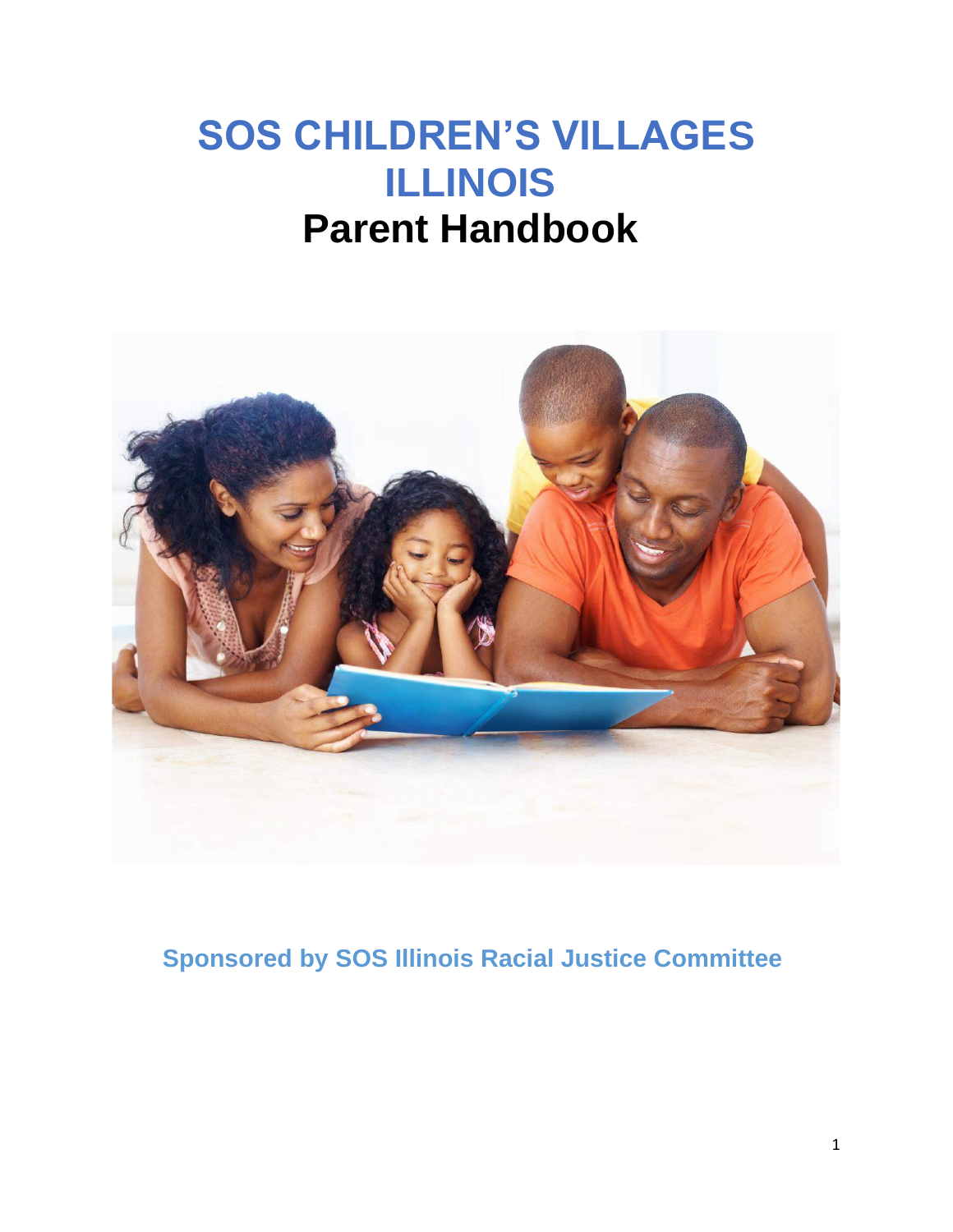

**SOS CHILDREN'S VILLAGES ILLINOIS**

## **Mission Statement**

At SOS Children's Villages Illinois, we build Villages that unite brothers and sisters in foster care, surround them with a community of hope, and help them grow into caring and productive adults.

## **Who We Are?**

SOS Children's Villages Illinois offers an innovative approach to traditional foster care. Our model of care gives children the opportunity to live in a nurturing, stable, single-family home with their brothers and sisters in the care of a full-time, professionally trained Foster Parent in one of our private single-family homes on one of our Villages. Children benefit from the stability of remaining with their siblings as well as the support of neighboring SOS Illinois Professional Foster Parents and the entire community.

## **Our Villages**

The unique strength of the Village in the collective power of loving Foster Parents, dedicated staff that ensures safety, security, and a surrounding community who work together to help children gain confidence, trust, and a renewed sense of hope. Our aim is to provide SOS Illinois youth with the tools and resources they need to grow into caring, responsible, self-reliant adults.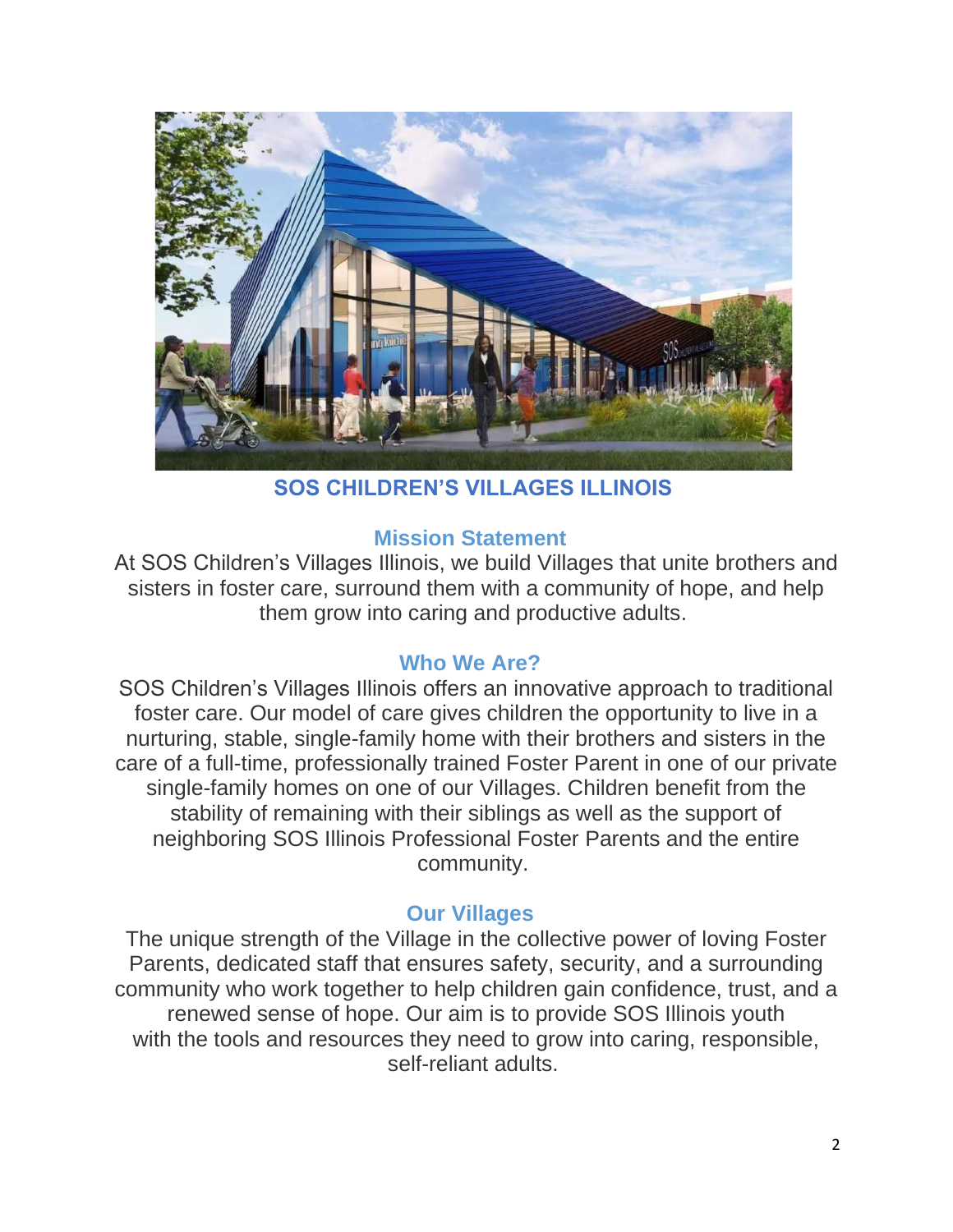## *This Parent Handbook is Sponsored by SOS Children's Villages Illinois Racial Justice Committee*

## *The SOS Illinois Racial Justice Committee Declaration*

*SOS Children's Villages Illinois recognizes the systems of inequity that disproportionately impact people of color; socioeconomic deprivation, poor education and lack of access to resources. We recognize the role this disparity plays in the dissolution of the family unit. We are therefore committed to mitigating through these challenges in order to reunite*  families or ensure a permanent outcome for children where they can *continue to grow and thrive. We will do so by building bridges between our biological parents and our Foster Parents throughout the communities we serve.*

## *Committee Goal*

*Advance the core mission of SOS Children's Villages Illinois by critically assessing and creating strategies with a focus on innovative methods to create on-going plans for continued areas for education, training, and advocacy in areas of promoting equality, addressing racism and bias, and advocating for social justice reforms both within the organization and surrounding communities.*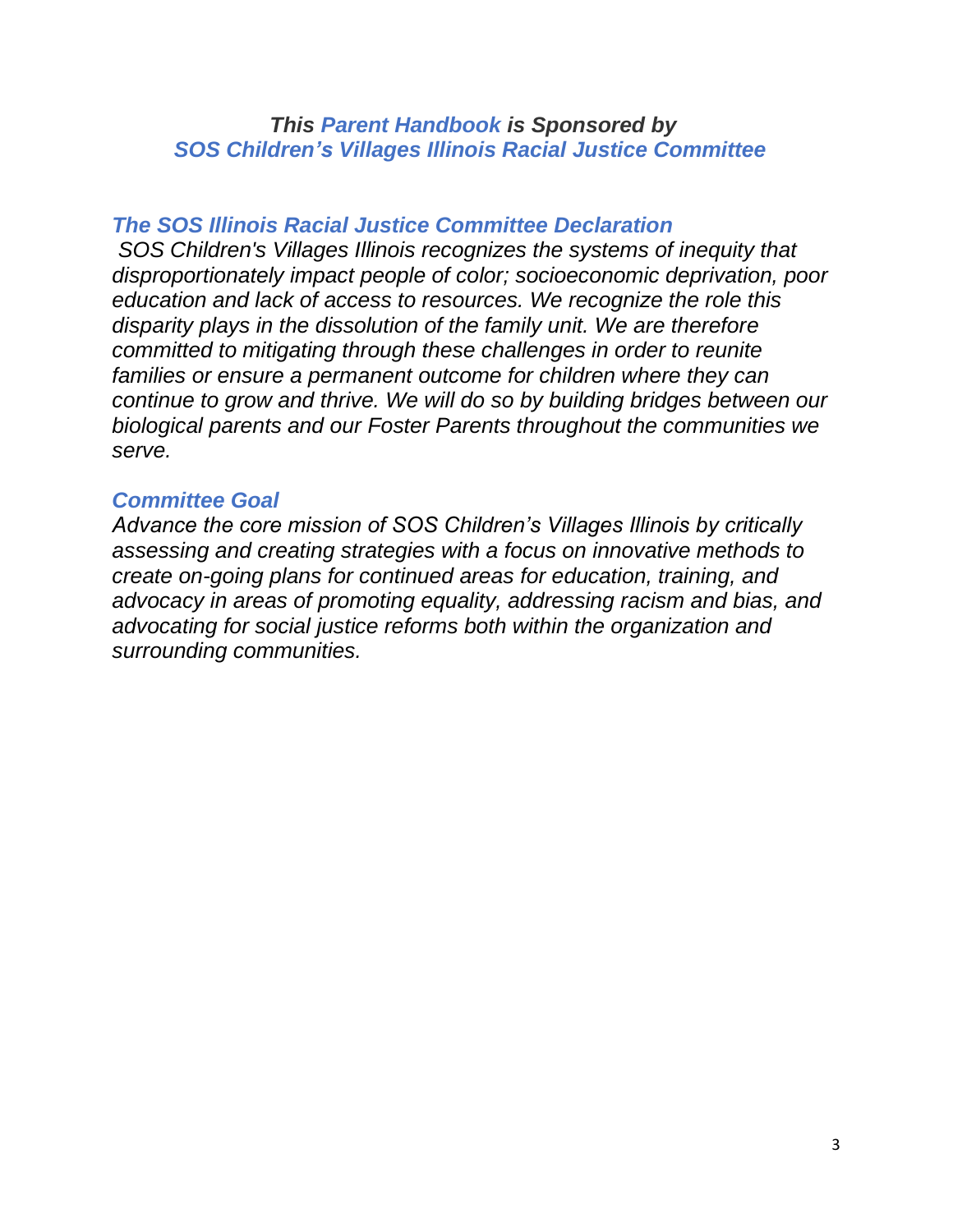#### **SOS Illinois In- Home Family Support Services**

Before a case is brought to the attention of DCFS, Family Advocacy Centers (FACs) are available for support, guidance, and to advocate on the families' behalf.

There are over 30 Family Advocacy Centers (FACs) located throughout the state. SOS Children's Villages Illinois operates an FAC located at 4538 S. Hermitage. We encourage families to seek services before, during, or after their case is brought to the attention of DCFS.

Many Family Advocacy Centers offer walk- in consultations without a referral. FACs offer a variety of free programs for all families, including DCFS-referred families. These services include, but are not limited to, domestic violence counseling, anger management classes, parenting classes, wellness classes, referrals for therapy, assistance with applications for public benefits, and much more.

To inquire about services provided by SOS Children's Villages Illinois, please call (773) 247- 7725.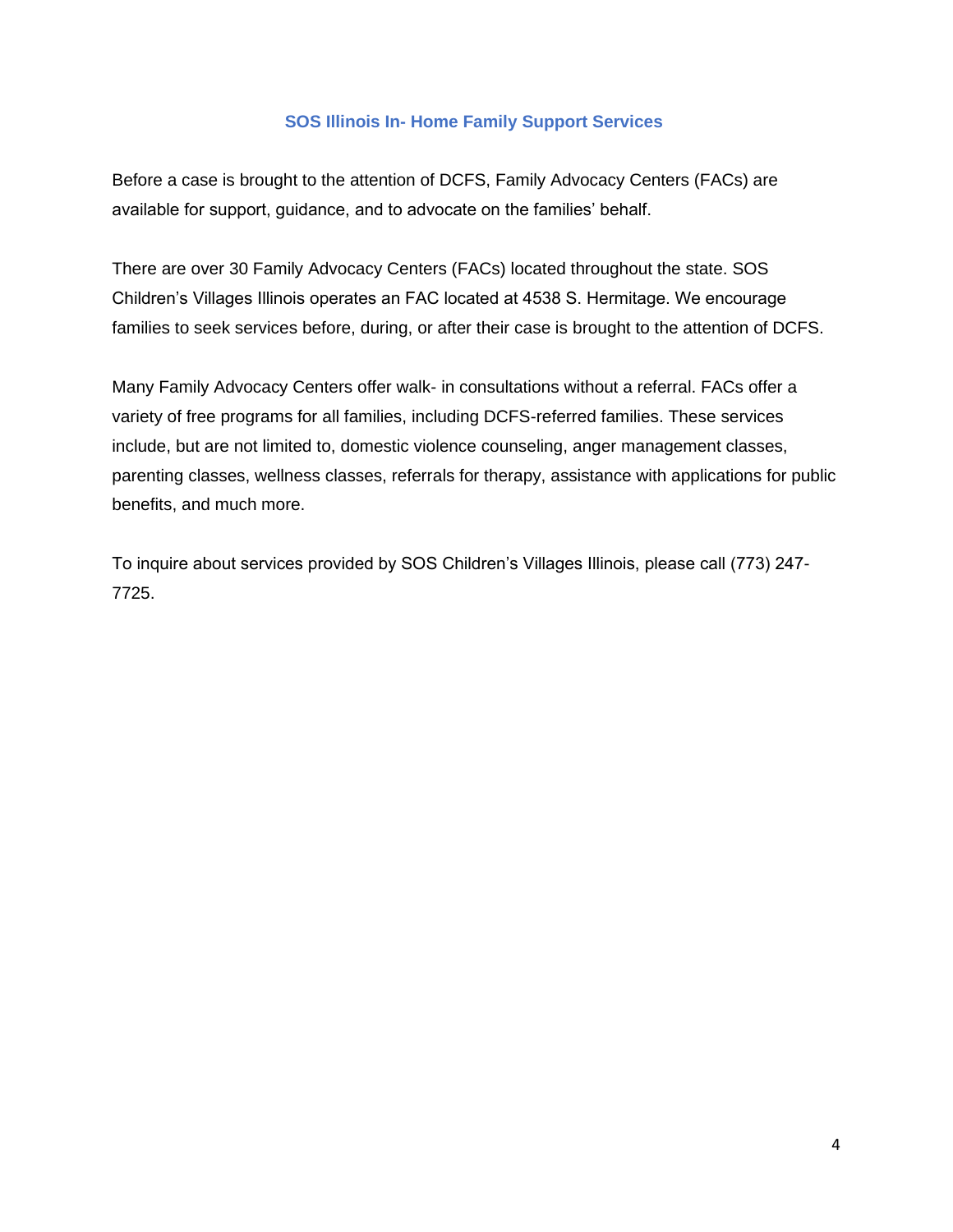

#### **INTRODUCTION**

This handbook is designed for parents and guardians whose children have been placed in the custody of Illinois Department of Children's Family Services (DCFS) in the care of SOS Children's Villages Illinois (SOS Illinois). The information in this handbook is designed to assist parents with understanding the SOS Illinois process while their children are in the custody of DCFS. The handbook also stresses the importance of communication and involvement between parents, their children and the agency.

SOS Illinois staff is committed to make children's time in care as short as possible. Teamwork is an important part of making this happen. Parents will work with a team of professionals to assist in addressing the concerns that brought the children into care with our agency. The team consists of the parent, the SOS Illinois case manager, the Professional Foster Parent, relative and/or fictive-kin, support person for parent, service providers, (therapist, psychiatrist, etc.) and the courts, which could consist of Guardian at Litem GAL and attorney. The goal of this team is to strengthen the family structure as well as assist in creating a productive environment for parents and their children to live.

It is important that the parent stay connected to his/her case management team. Cooperation and involvement are vital to the success of this case. Asking questions and expressing concerns as the parent. The goal is for everyone to work together to ensure a safe return home as soon as possible.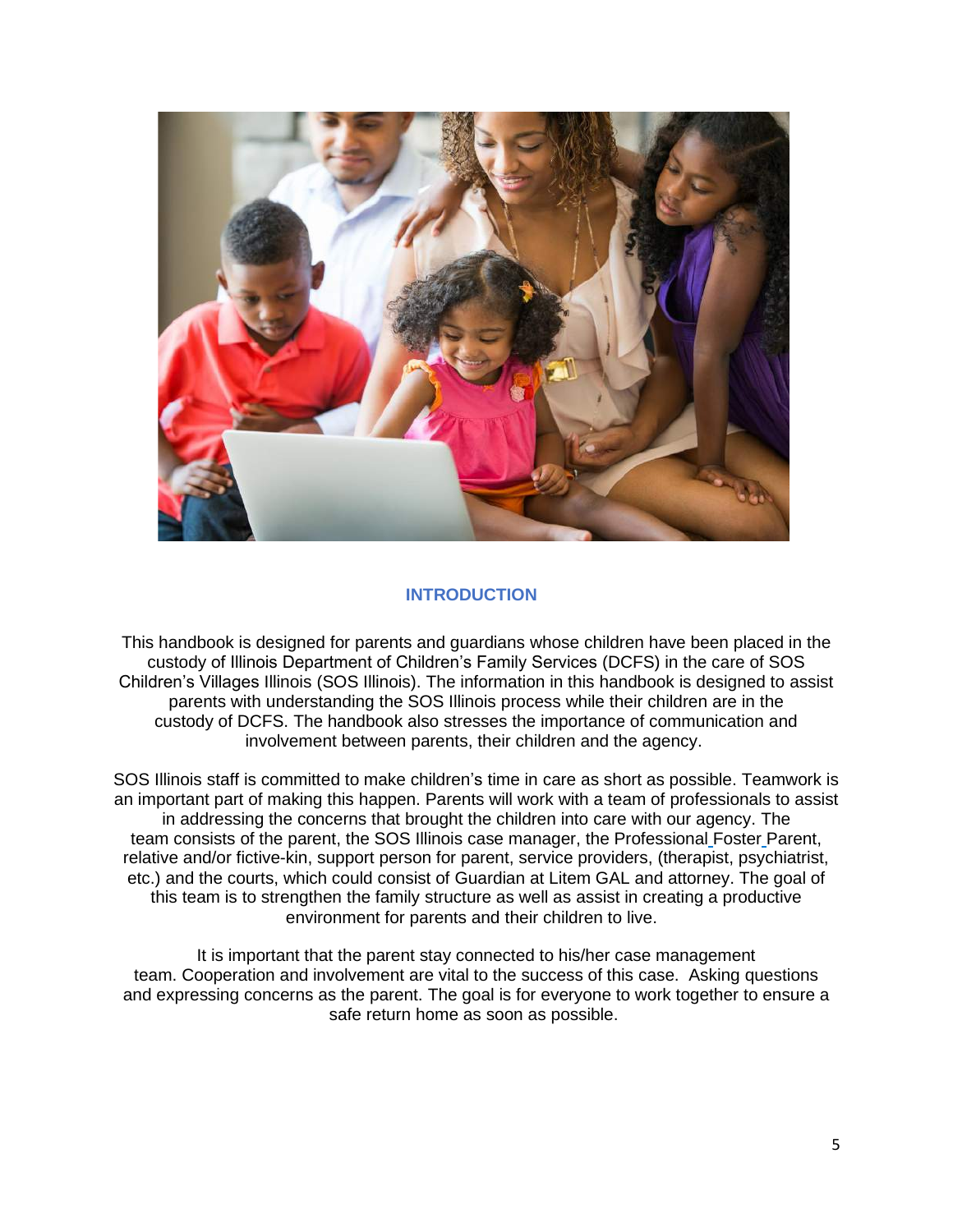## **TABLE OF CONTENTS**

- **I. Introduction**
- **II. Important Names and Phone Numbers**
- **III. Common Questions**
- **IV. Glossary and Abbreviations**
- **V. Foster Care Overview**
- **VI. Placement Options**

#### **VII. Child/Family Support Team Process**

- A. *Service Plan*
- B. *Permanency Goals*
- C. *Concurrent Planning*

#### **VIII. Adoption and Safe Families**

- A. *Act Timelines*
- **IX. Court Information**
	- A. *Hearing Types*
	- B. *Time Frames*
	- C. *Etiquette and Dress*
- **X. Parent's Rights and Responsibilities**
- **XI. Visitation**
- **XII. Children's Rights**
- **XIII. Signature Sheet**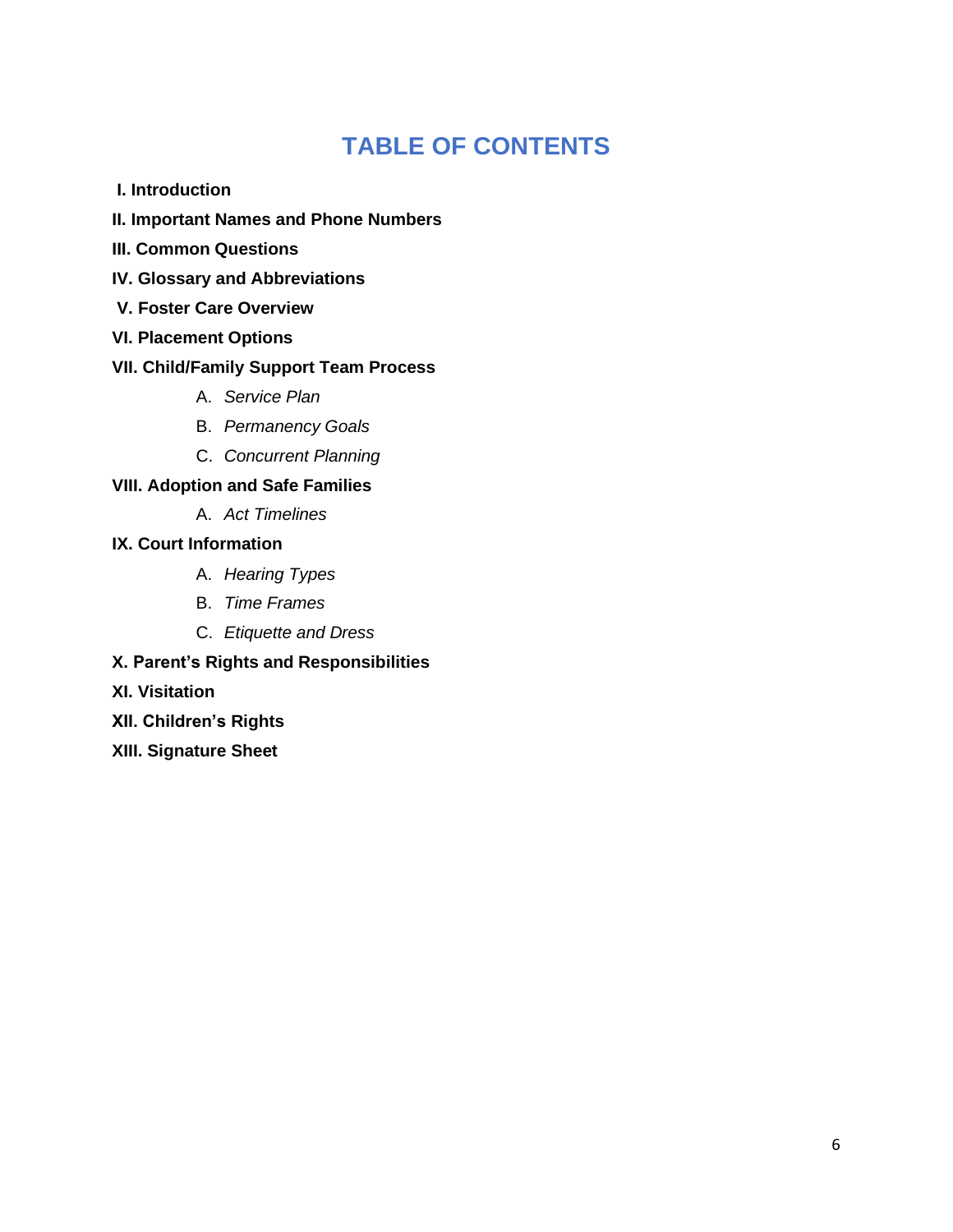## **IMPORTANT NAMES AND PHONE NUMBERS**

| Your family Case Manager is:                                                                                                                                                  |
|-------------------------------------------------------------------------------------------------------------------------------------------------------------------------------|
|                                                                                                                                                                               |
|                                                                                                                                                                               |
|                                                                                                                                                                               |
|                                                                                                                                                                               |
| Case Manager can be reached during working hours at:<br><u> 1989 - Jan Barat, margaret amerikan bahasa di sebagai bagi dan bagi dalam bagi dalam bagi dalam bagi dalam ba</u> |
| For emergency afterhours, please contact the on-call line at:                                                                                                                 |
| We have three locations in the State of Illinois                                                                                                                              |
|                                                                                                                                                                               |
|                                                                                                                                                                               |
|                                                                                                                                                                               |
|                                                                                                                                                                               |
|                                                                                                                                                                               |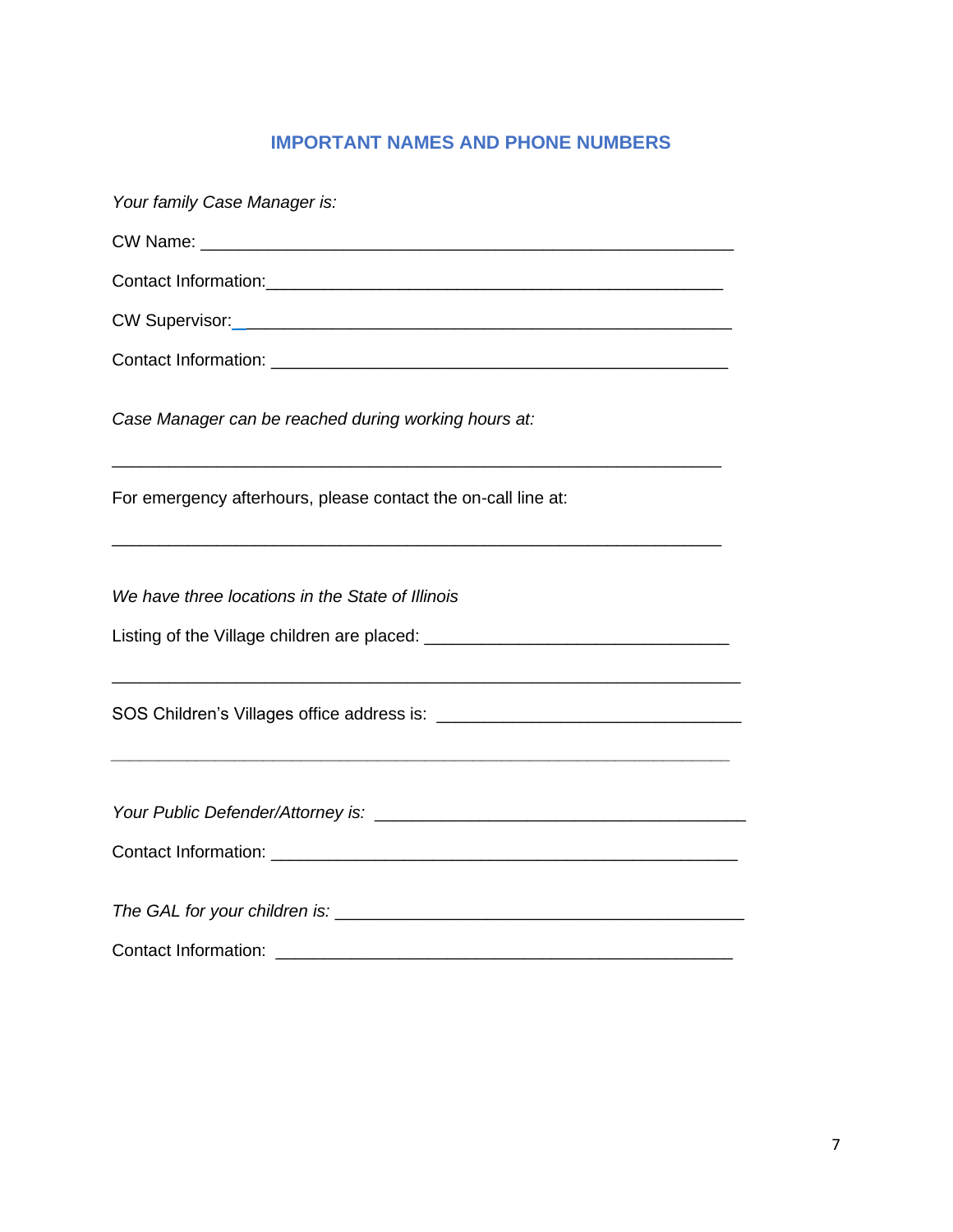#### **COMMON QUESTIONS**

Most parents have questions when their children enter care. Our goal is to answer as many of the questions that we can.

Please continue to read as we have included some of the frequently asked questions after removal of a child.

**How soon can I visit with my child?** Staff will schedule a visit between you and your child(ren) within 48 hours after placement with SOS Illinois, unless otherwise specified. It usually requires a court order to prevent visitation but may be done by the agreement of the family support team.

**When can my child(ren) return home?** The decision to return a child to a parent home is made by the court with information provided by the Child and Family Team (CFT) members. This decision should be discussed in your Child and Family Team Meetings (CFTM). However, the goal of the SOS Illinois is to return children home as quickly as possible if their safety can be assured.

**Can my children be placed with a relative?** Illinois statutes require SOS Illinois to make every effort to place the children placed in DCFS custody with a grandparent or other relative. The case manager will obtain information from you regarding, non-custodial parent, grandparents, and other relatives at the time of removal or at the time of the first Child and Family Team Meeting. The relative or fictive-kin that you suggest must pass a background check before the child(ren) can be placed in their home. This background check includes a child abuse and neglect, and criminal records check of individuals.

**Have my parental rights been taken away?** Your child(ren) is in the custody of DCFS, but you have not lost your parental rights. You still retain legal rights unless a court terminates those rights. Termination of parental rights is a possibility whenever a child is removed. However, this must be done by the court and does not happen immediately. If you have concerns about this possibility, you should speak to your attorney who can provide you with additional information on this issue.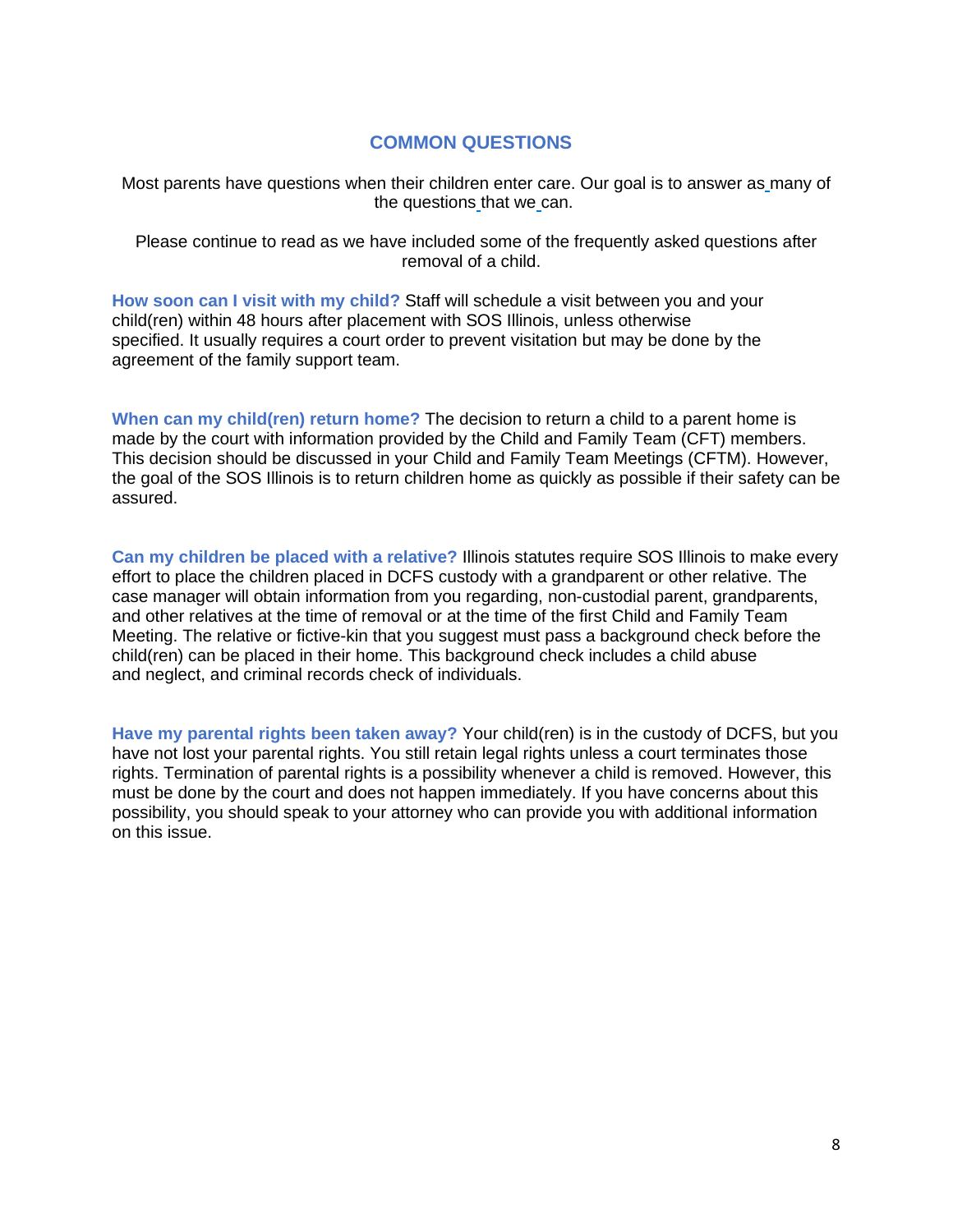#### **GLOSSARY AND ABBREVIATIONS**

#### **The Department of Children and Family Service (DCFS) Definitions**

**Alternative Care (AC):** For the DCFS this means all child caring facilities, residential facilities, licensed foster families, licensed relative or fictive-kin families, public or private institutions, and adoptive families (until the decree of adoption is granted) into which DCFS will place and maintain a child in custody.

**Attention Deficit Disorder (ADD) or Attention Deficit – Hyperactivity Disorder (ADHD)-** A childhood syndrome characterized by hyperactivity and short attention span.

**Behavior Disorder (BD)-** A childhood syndrome characterized by the child's inability to control their behavior over a period of time in various settings.

**Care/Custody-** Care/custody means the exercise of supervision or have parental authority over a child under age eighteen through the ability to control, dictate, coerce, persuade, or require a child to act or perform in some desired manner. This type of control or supervision or parental authority as used here, is the responsibility for the care, nurturance, and socialization of the child, including providing for the physical and emotional needs of a child.

**Case Manager-** The children's service worker at SOS Children's Villages Illinois who has the responsibility of coordinating all services delivered to a child and his/her family. The case manager may or may not provide all services directly but must ensure that the services needed to accomplish the objectives of the case plan are made available through direct provision, referral, or purchase (includes all types of contracted services). The worker's title is Case Manager.

#### **Child Abuse/Neglect (CA/N)-**

Abuse is defined as any physical injury, sexual abuse, or emotional abuse inflicted on a child other than by accidental means by those responsible for the child's care, custody, and control, except that discipline including spanking administered in a reasonable manner, shall not be construed to be abuse.

*Note: Foster Parent, relative and/or fictive-kin care providers are not permitted to spank or use any form of corporal punishment on children in alternative care. Neglect is defined as failure to provide, by those responsible for the care, custody, and control of the child, the proper or necessary support, education as required by law, nutrition or medical, surgical or any other care necessary for the child's well-being.*

**Court Appointed Special Advocate (CASA):** Volunteers that work with Juvenile Court staff to ensure that appropriate plans are made for children.

**Court Jurisdiction (for DCFS)-** The authority of the DCFS Juvenile Division of the Circuit Court to act. A child is subject to determination of delinquency, dependency, neglect, abuse, termination of parental rights and adoption.

**Custody-** Illinois statutes refer to several different types of custody. The following definitions are taken from the statues or interpreted for DCFS purposes.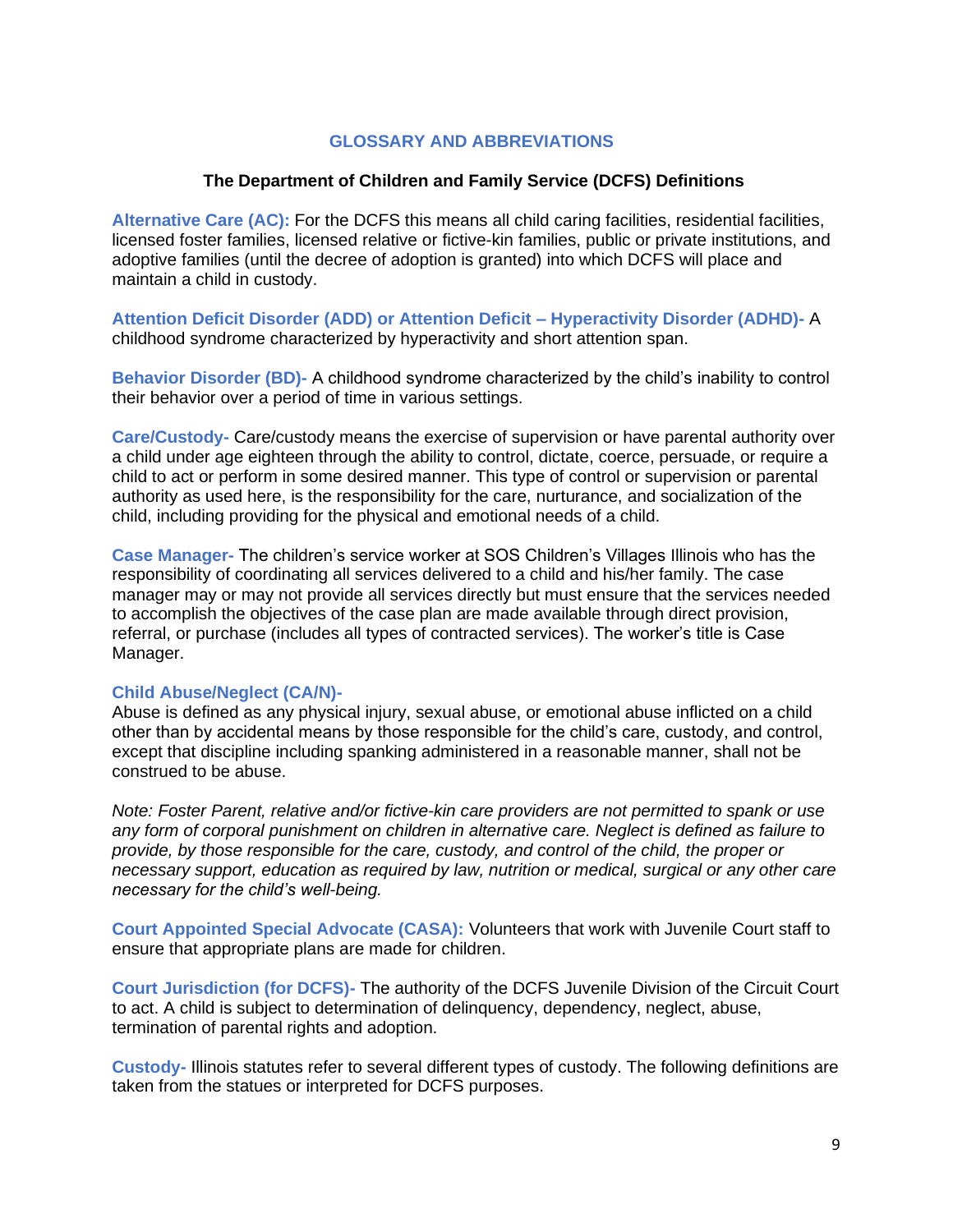**Custodial and non-custodial parent-** custodial parent is the parent that lives with and cares for their minor child for all (sole physical custody) or most (primary physical custody) of the time. This contrasts with the non-custodial parent, who might have the child on a limited basis or only have visitation rights.

**Legal Custody-** the right to the care, custody and control of a child and the duty to provide food, clothing, shelter, ordinary medical care, education, treatment, and discipline of a child.

**Judicial Custody-** the ability of a juvenile officer or law enforcement officer to take temporary custody of a child who is in immediate danger and place him/her in the control of child protective services for no longer than 24 hours.

**Physical Custody** – those persons or agencies designated to provide 24-hour care for a child on a continuous basis. Generally, it is used to differentiate the person or agency caring for the child from that person or agency having "legal custody" of the child.

**Protective Custody** – Emergency measure taken to detain a child, for 24 hours, often in a hospital or foster home, until a written detention request can be filed. Police, law enforcement officers, or doctors have statutory authority to detain minors who are in imminent danger.

**Temporary Custody-** Temporary custody hearing is held within 48 hours of DCFS taking protective custody of a child after investigating an allegation of child abuse or neglect.

#### **ADDITIONAL DEFINITIONS & ABBREVIATIONS**

**Department of Mental Health (DMH)-** A department within Illinois government which provides mental health services.

**Department of Social Services (DSS)-** A department within Illinois government that oversees the DCFS.

**Client Number (ID)-** This is the 8-digit case number assigned to a client (child or adult) of the Illinois DCFS. This is also the Medicaid number.

**Date of Birth (DOB)-** This is the date (month, day, and year) on which a person is born.

**Deputy Juvenile Officer (DJO)-** This person represents the Juvenile/Family Court in most court hearings.

**Child Family Team (CFT)-** The Child Family Team is comprised of you, your family, your child(ren), your attorney, the Juvenile Officer, GAL and/or CASA, case managers, foster/relative/fictive-kin care provider, and service providers. The CFT meets regularly for the purpose of determining the need for placement and developing a plan for reunification or other permanency options, determining the appropriate placement of the child, evaluating case progress, and establishing and revising the service plan.

**Child and Family** *Team Meeting (CFTM)-* A meeting to address the areas outlined in the previous definition.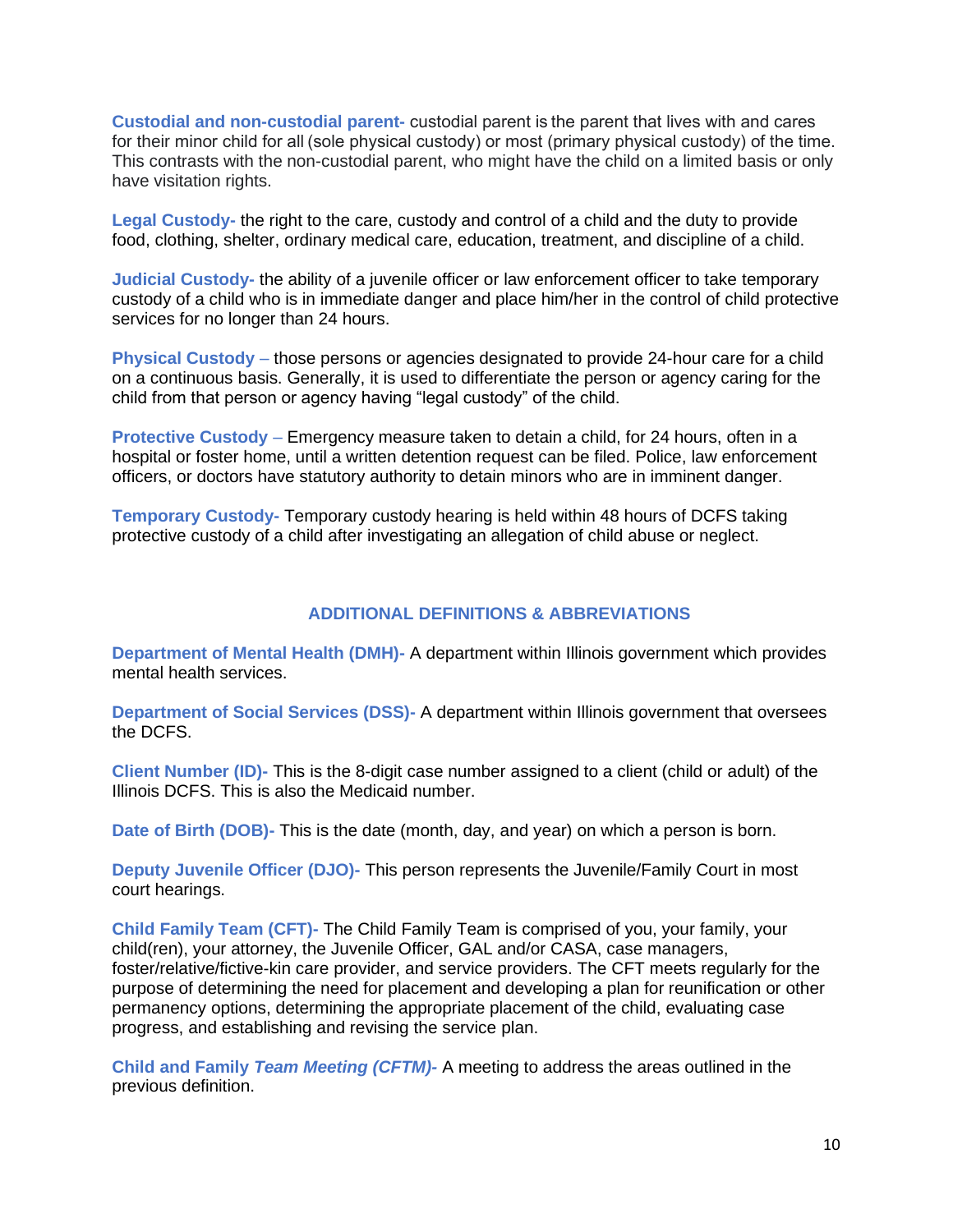**Foster Care for Youth with Specialized Needs-** A specialized resource family placement program designed for the child who needs a family setting with greater structure and supervision. Children placed in these settings may have severe behavior problems and may have experienced multiple placements. Other placements including Residential, Group homes and Juvenile Detention.

**Emancipation-** a child's release from the custody and control of his or her parents or guardian. Special emancipation order can be issued for minors between the ages of 16 and 18. This order allows minors to live independently form their parents.

**Permanency-** means 'family''. It means having positive, healthy, nurturing relationships with adults who provide emotional, financial, moral, educational, and other kinds of support for children.

**Guardian-** A guardian is an individual appointed by a probate court to have care and custody of the person of a child under age 18, or an incapacitated person. The guardian may grant physical custody of the child to someone else but retains the rights of legal custody over the child.

**Guardian Ad Litem (GAL)-** An adult individual appointed by a court to protect the best interests of a child under the age of 17 or 18 in a specific legal action; may be, but is not necessarily, an attorney.

**Independent Living Option program (ILO)-** A youth living on his/her own under agency supervision. The youth's custody may or may not be assigned to the Division.

**Individualized Education Plan (IEP)-** A plan devised specifically to help meet the child's educational needs.

**Learning Disorder (LD)-** Certain conditions that affect the child's ability to learn and process information.

**Transitional Living Program (TLP)-** TLP operates to empower youth aged 17-21 who have experienced out-of-home placement to develop the potential to become self-sufficient, yet interdependent with the community and to successfully transition into adult living.

**Administrative Case Review (ACR)-** An administrative process conducted for the purpose of determining the continued appropriateness of a child's placement, progress in care toward the short- and long-range goals, and the need for continued care.

**Reasonable Efforts-** The diligence and care by the Agency/DCFS to identify child protection problems and provide services to solve those problems to prevent out-of-home placements and/or promote family reunification.

**Service Provider (SP)-** This is a person, licensed through the DCFS, to provide care for a child who is in out-of-home care. This person may also be called a resource parent.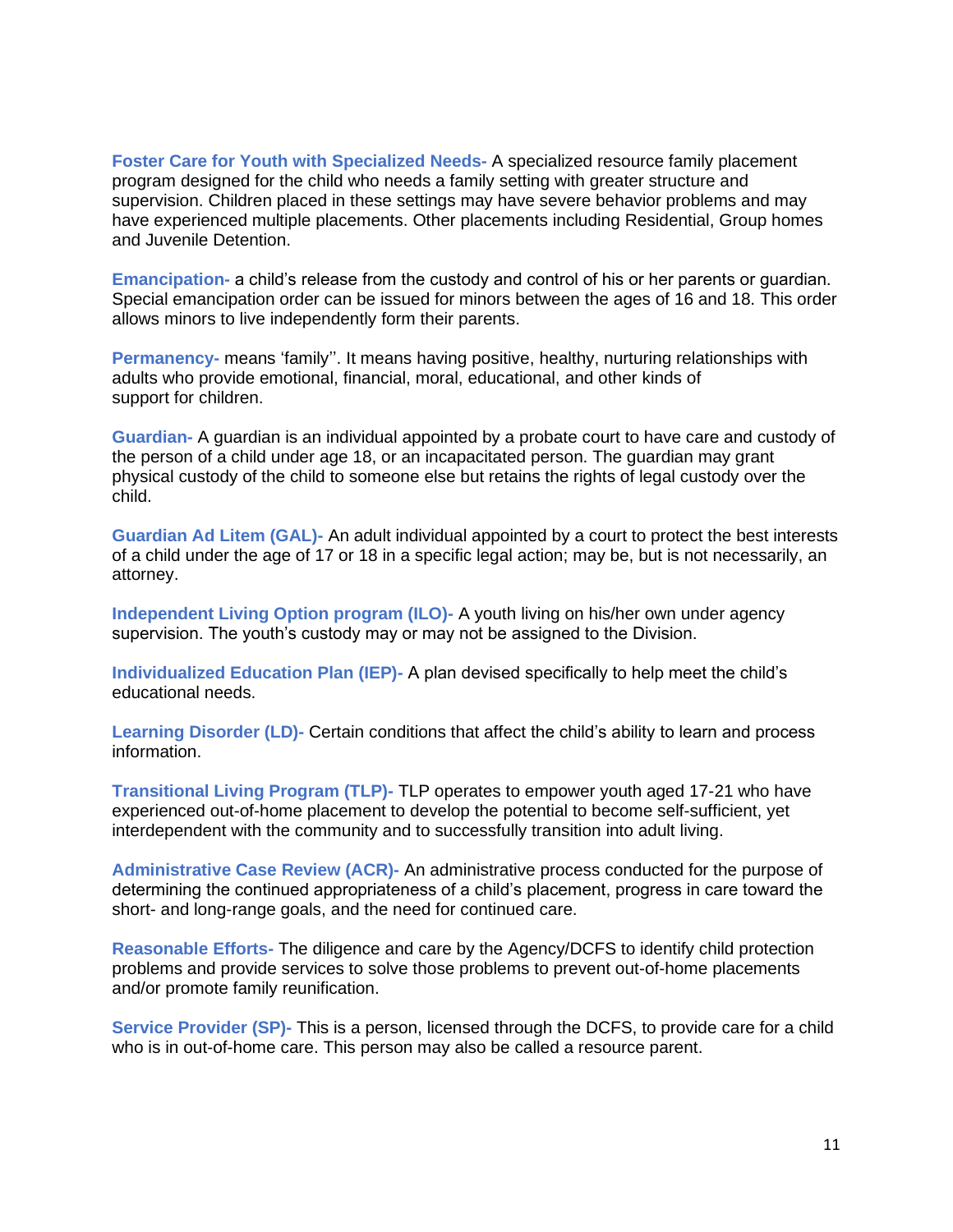**Parenting Class-** An educational course for parents that teaches parents about raising their children and what they should expect as children develop and how to navigate complicated issues as they grow older.

**Parent Coaching-** is a short-term intervention that provides biological parents, foster, adoptive, relative, and/or fictive-kin parents/other caregivers with hands-on tools for bringing about dramatic improvement in the children and family life.

**Social Security Number (SSN)-** A 9-digit number assigned to an individual by the Social Security Administration.

**Supplemental Security Income (SSI)-** Income provided to families by the Social Security Administration due to a death or a disability of a family member.

**Termination of Parental Rights (TPR)-** The severing (cutting off) of the legal ties of a child from his/her natural parents or adoptive parents.

**Written Service Agreement (WSA)-** An agreement designed through a mutual process of negotiation between the Division, the parent(s), and the juvenile court (if required by the court) setting out those activities.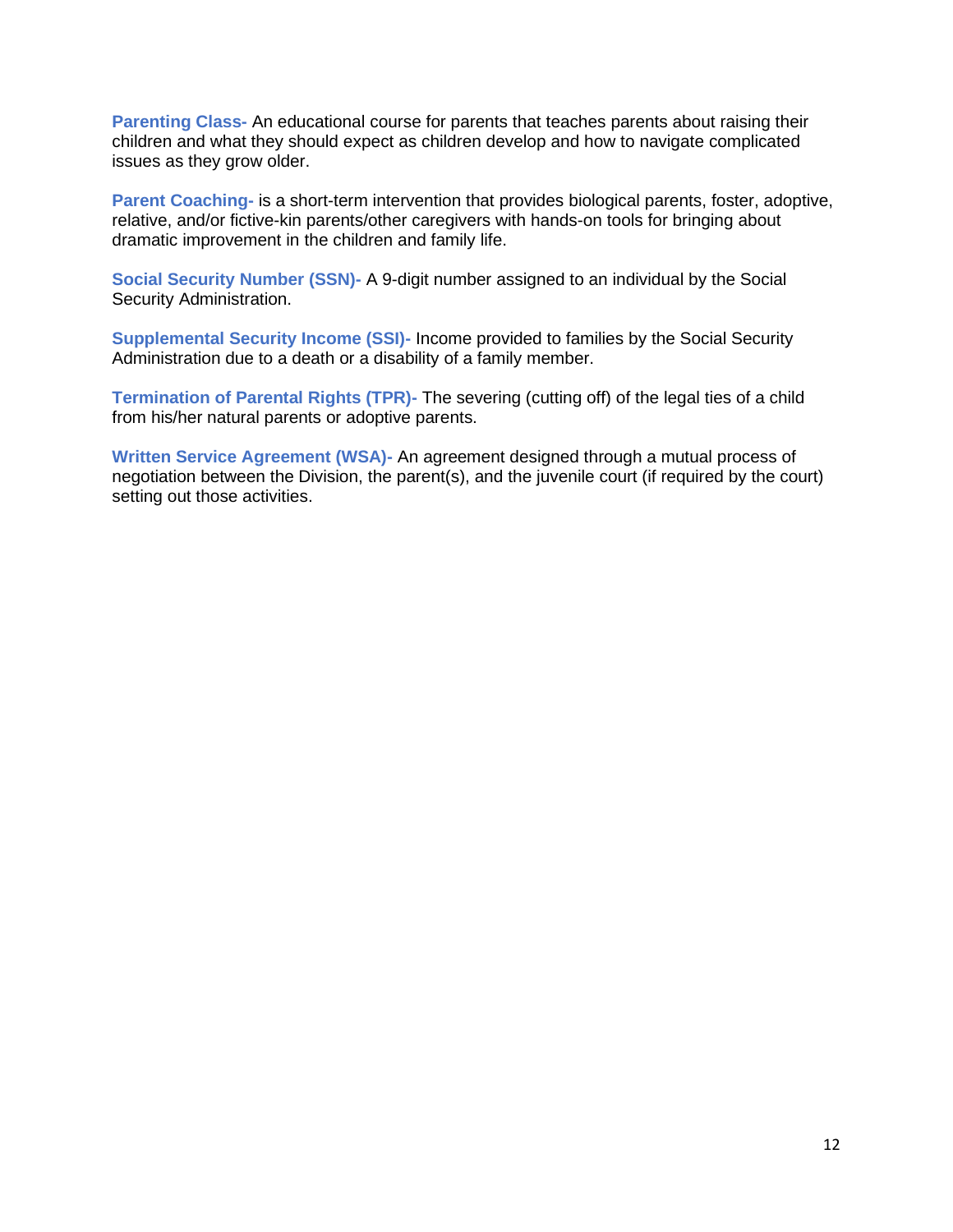

#### **FOSTER CARE – A TEMPORARY ALTERNATIVE**

Out-of-home care, including foster care, is an alternative for a child when something occurs within the family that threatens and prevents the family for safely staying together. This is usually because of suspected abuse or neglect, illness, substance abuse or when no caretaker is available to care for the child.

The decision to remove a child is determined by the juvenile court. The child is then placed in foster care after it has examined information about the family. Placement away from their parents is made to ensure the safety and well-being of a child during a family crisis. The goal of SOS Illinois is to help you resolve the problem and bring your family back together safely as soon as possible. At SOS Illinois we specialize in keeping sibling groups together.

During the time that children are away from the parent's daily care, the parent(s) will still need to maintain contact to let the child know that love and care continues. A child's need for a parent does not stop while he or she is in foster care.

In addition, the parent will be working as a team member with others to strengthen their family and make appropriate plans for the parent and child(ren). The SOS Illinois case worker assigned to the family, will be the primary contact between the parent(s) and this agency as well as for all members of the Child and Family Team. Other team members include the GAL or CASA worker, parent's attorney, and the placement provider for the child.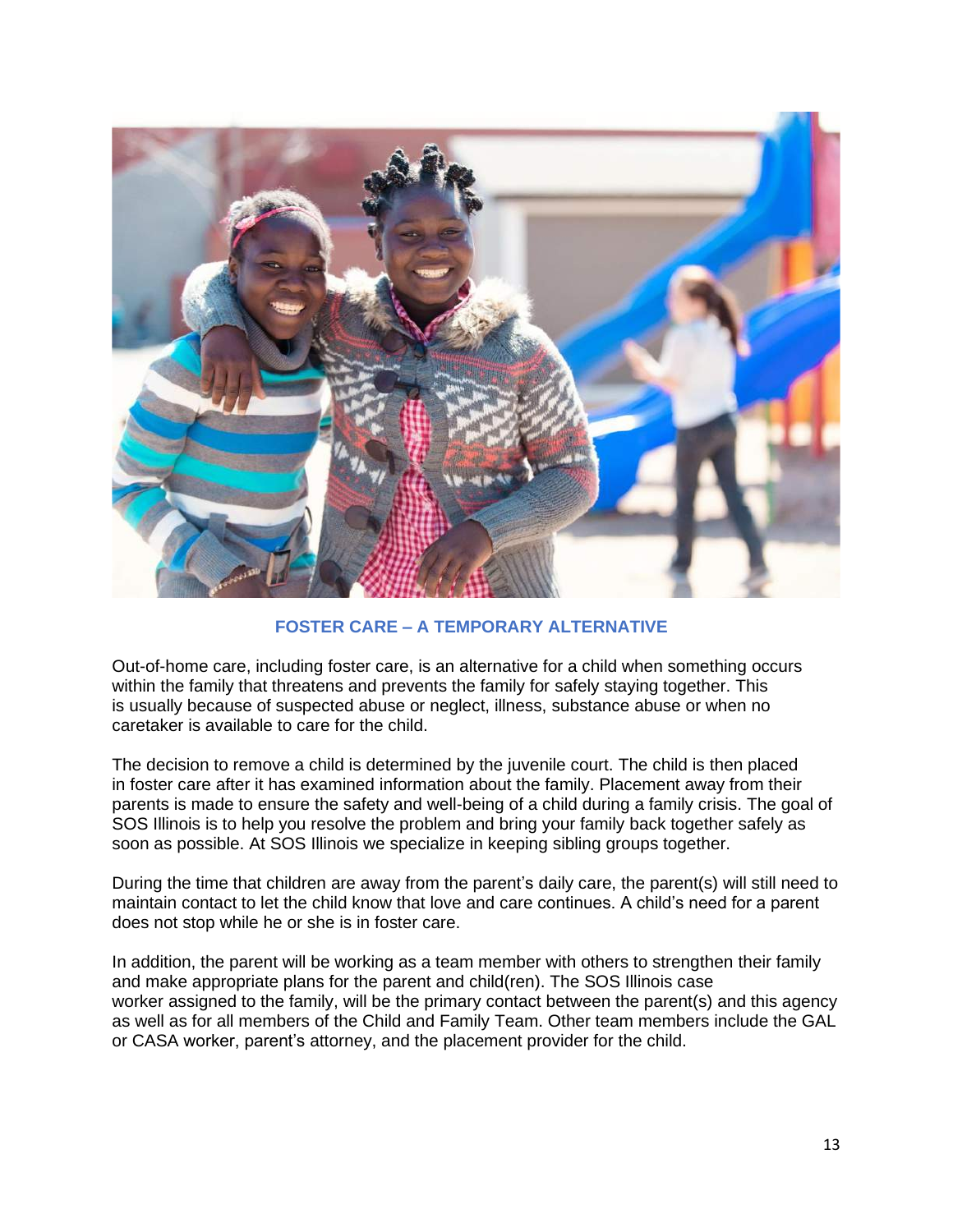#### **PLACEMENT OPTIONS**

There are different types of placements in alternative care. They range from placement with a relative or kin to residential care.

You have a voice in where your children are placed, and their placement should be reviewed at each team meeting. You can provide names of relatives or people with whom you and your children have a relationship to your Child Welfare Worker.

If these persons are interested in providing care to your children, a background check will be completed on them, and the team will determine if placement with them is appropriate and will make a recommendation to the court.

The court makes the final determination as to the placement type.

The different types of placements (from least to most restrictive) are:

**Parental Care** – the child may be placed with a non-custodial parent. The child would still be in DCFS until either the child can be reunified with the custodial parent, or the noncustodial parent obtains an order giving them custody of the child.

**Relative Care** – the child is placed with a blood or step relative. This could be anyone from a grandparent to a cousin to a stepsibling. The relative and all household members aged 14 and older must have child abuse and neglect as well as criminal background checks completed prior to the child being placed in the home. There are additional requirements, such as a safety check of the household, which must be done prior to placement. Your worker can provide more detail on these requirements.

**Fictive-Kin Care** – the child is placed with someone they know and with whom they have a prior relationship but there is no blood relationship. The household members aged 14 or older must have the background checks completed prior to the child being placed in the home. As with Relative Care, there are additional requirements that must be met before placement may occur.

**Traditional Foster Care** – this is a home where the parent(s) have been licensed by the state to provide alternative care to one or more children. The resource providers have received training and have completed background checks. This type of foster care is provided to most of the children in alternative care.

**Medical Foster Care** – this is care that is provided to a child with physical, emotional, or psychological conditions that require extra care and attention. The resource providers may receive special training to manage the child's condition and are required to provide more intensive care to the child than to a traditional child.

**Youth specialized Care** – this is a more restrictive type of foster care. The resource providers have had the same training and background checks as traditional resource providers but have also had additional training in working with children with behavior issues. These resource providers provide behavior modification to the children in their care and meet on a regular basis with a consultant to address the ongoing concerns or improvements in behavior.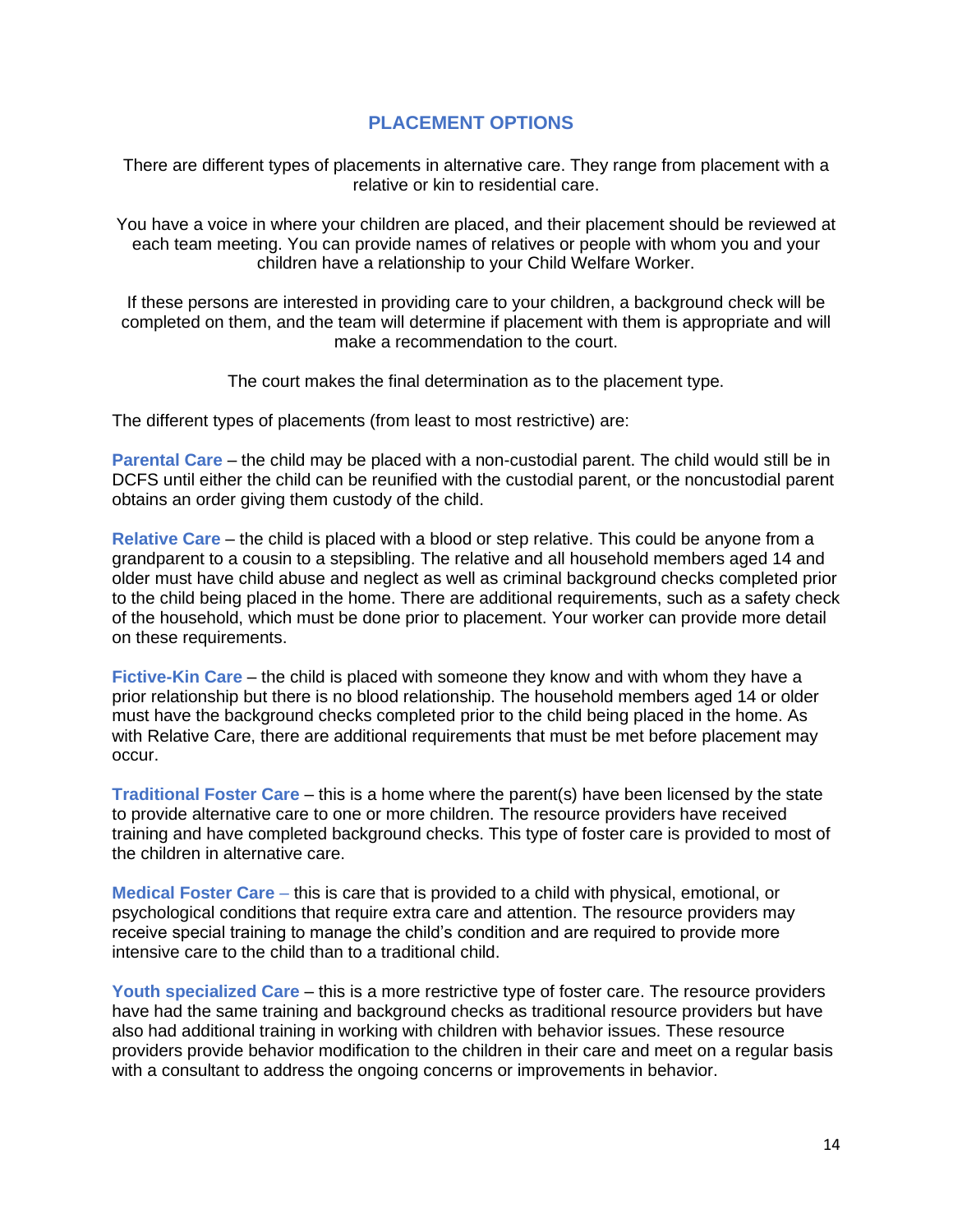**Residential Care** – this is the most restrictive placement type available. The child is placed in a facility that is staffed 24 hours a day, seven days a week. The staff works with the child on their behavioral issues in addition to the child meeting with a therapist on a regular basis. The facilities also encourage family therapy and will want you to participate. Residential facilities are not in every county so this may require traveling if your child is placed in a residential facility.

Most children will start in a traditional foster care placement and will remain in this type of placement unless they move to a relative or kinship care placement. Less than 25 percent of foster children are in Youth with Elevated Needs or residential placements.

Once a child is placed in one of the placement types, there is ongoing evaluation for the continuing need for this type of care. If you have questions about the type of placement your child is in or is being recommended, you should speak to your Child Welfare Worker. They can explain why a particular placement type is being recommended.

You should also talk to the placement provider to understand the behavior issues and how they are working with your child to improve these. This can provide you with information on how to help your child during visits because consistency is important for behavior modification.

SOS Illinois makes every effort to keep siblings together when they enter alternative care. It is a difficult time for children and being together can help alleviate some of the stress. If your children are not placed together, SOS Illinois will arrange visitation for them until a home can be located to take them together.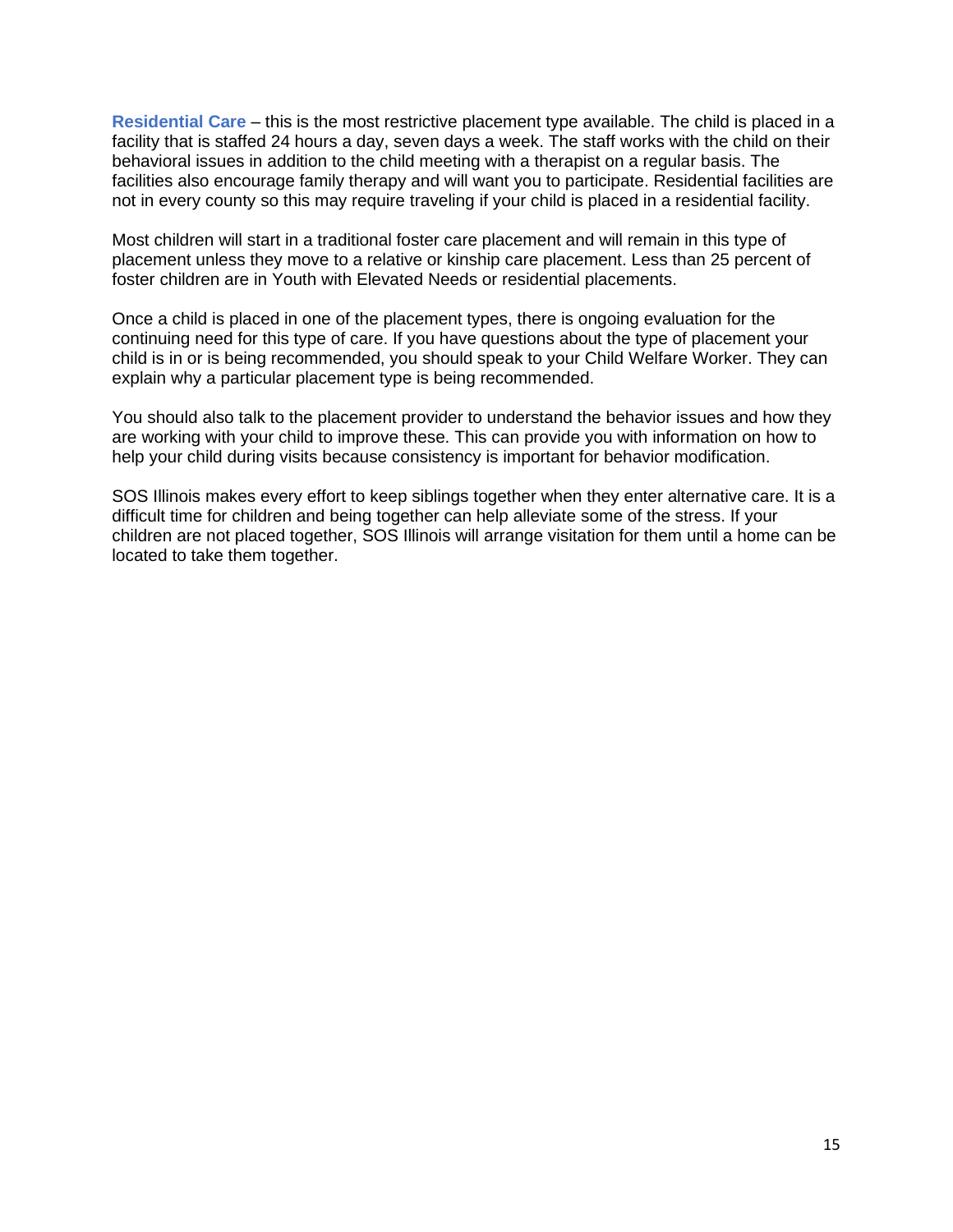

#### **CHILD AND FAMILY TEAM PROCESS**

The Child and Family Team (CFT) is designed to help move families through the system and to reduce the amount of time that children spend in alternative care. The team meets at regular intervals throughout the course of the case. The timeframes for these meetings are intended to coincide with court time frames (which are covered in greater detail later in this handbook).

In about 72-hours after your child has entered care, a Child and Family Team will meet to assist your family with developing an initial treatment plan. An initial visitation plan will also be made at this meeting.

The service plan will state what you and your worker will need to do to correct the concerns that brought your child into care. Often, the service plan will include the expectation that you participate in counseling or receive other services to strengthen and support your family. Because this meeting is for you, we encourage you to bring a natural helper with you to be a part of the Child and Family Team. A natural helper is anyone who you can rely on to provide you with support. It can be a family member, a friend, a minister, or anyone else that you choose.

Other people who help make up the Child and Family Team are the Juvenile Officer, placement provider (foster parent, relative or kin) for each child, parent's attorneys, GAL/CASA, and service providers (therapists, parent aides, etc.). Others may also be included if needed, such as teachers, physicians, etc.

Additional Child and Family Support Team meetings will be held at 30, 60 and 90 days after your child enters care and every quarter thereafter. These meetings are to track progress on the service plan and to address any additional issues, or make changes to the service plan, if your child is not returned to your home within the first 30-days. A Child and Family Team meeting is also held whenever a placement change is needed or has occurred. The process of selecting a placement should include a discussion of your preferences for the placement of your child.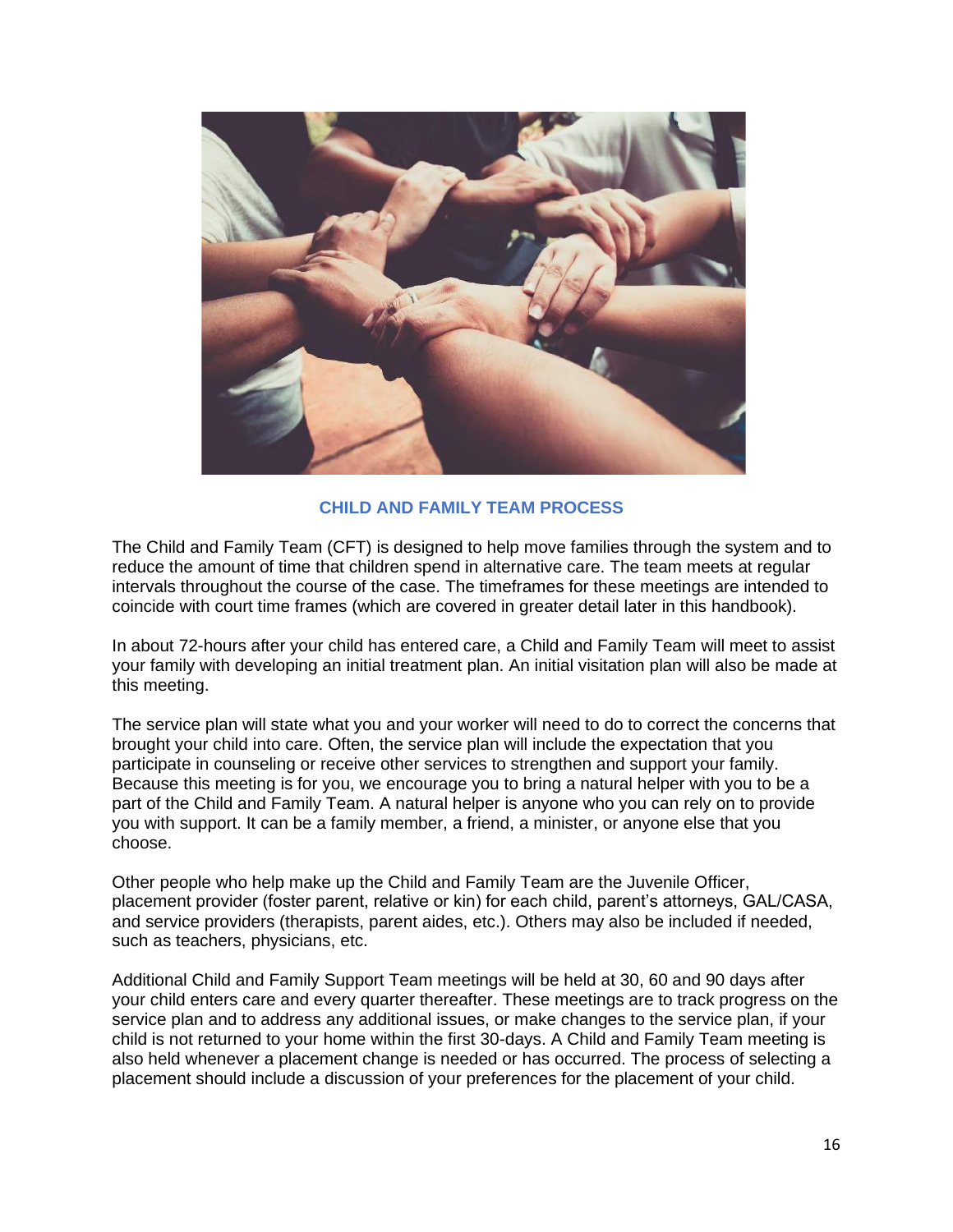Because out-of-home care is intended to be temporary, permanency in a placement for your child is one of the primary goals as we work with your family. Permanency most often includes returning your child home. It might also include placement with a relative or, in some cases, the termination of your rights as a parent and the placement of your child in an adoptive home.

As part of the permanency commitment, a review of your situation is made regularly. Every six months a formal review is held which will include you, your worker, your child (if age appropriate), the Child and Family Team members and an independent third party. You will receive at least two weeks' notice of the review, called a Permanency Planning Review Team (PPRT) meeting.

After the meeting, your Children's Services worker will submit a report of the review to the court. This report will include recommendations made by the team for you and your child. There are two issues that the team must deal with from the beginning of the case until resolution. Those are permanency plans and concurrent planning.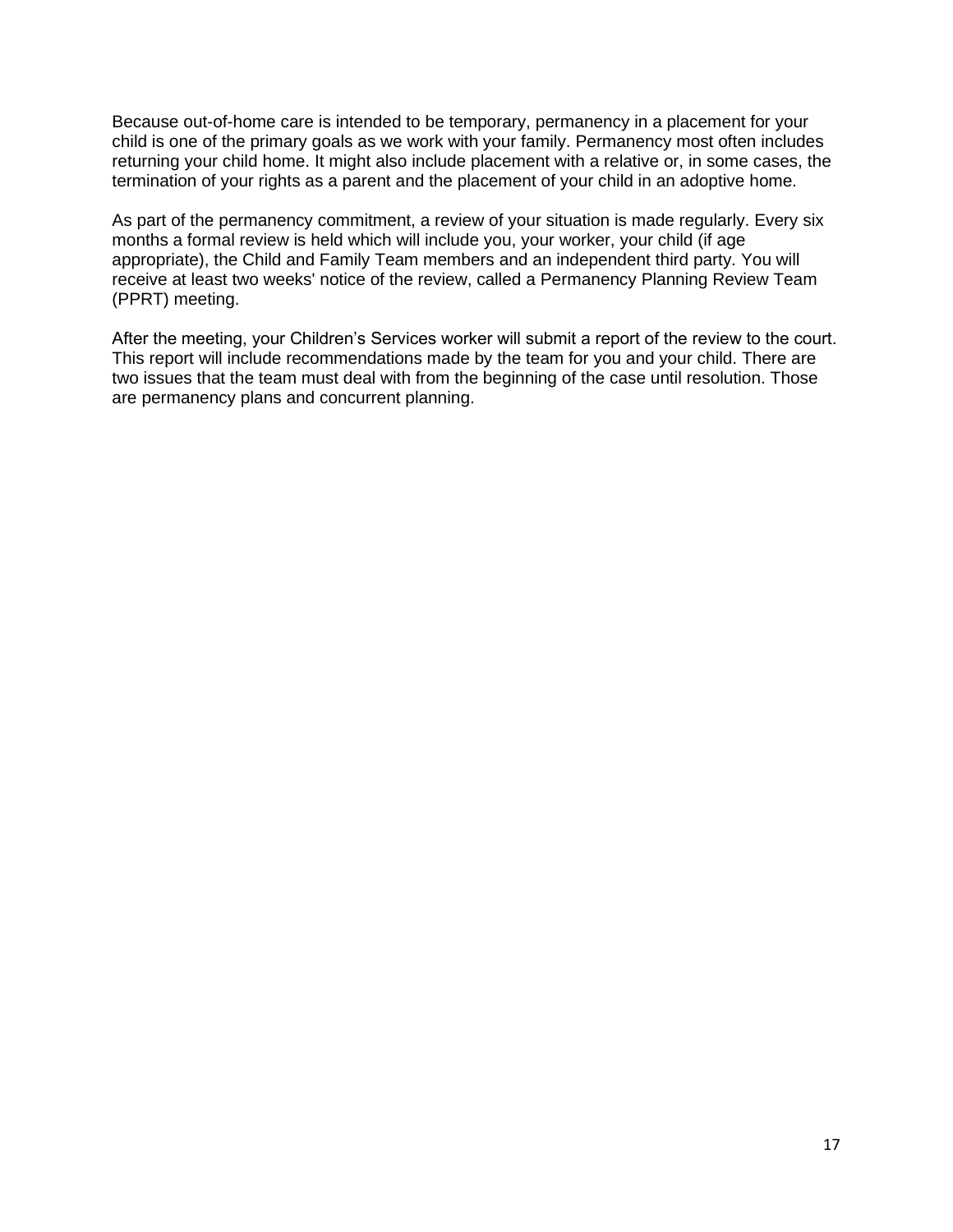

#### *PERMANENCY PLANS*

**Service Plan-** written document that is developed with the parents and Agency based on the outcome of the initial assessment regarding family and child in foster care. It's developed within a reasonable period of time describing how the case plan is intended to achieve a safe placement for the child in the least restrictive and most family-like setting. This includes a discussion of how the placement is consistent with the best interests and special needs of the child, including a description of the services offered and provided to prevent removal of the child from the home and/or to reunify the family. It also serves to document the steps to finalize a placement when the case plan goal becomes adoption or placement in another permanent home.

**Administration Case Review (ACR)-** is a meeting scheduled at least every six months, where SOS Illinois identifies a permanency plan and discusses what services are available to the parent and their children.

**Reunification** - This is achieved when your child has been returned to your home and the court has released the child from the authority of the court and the custody of the Division. This is the most common goal in our case plans. **Only the juvenile court can approve the return of your child to your care.** The CFT will make a recommendation to the court when progress has been made and it appears that going home is the best plan for your child. You may also request a hearing or have an attorney represent you at any proceedings.

**Guardianship** - Guardianship usually is a recommendation when the child is placed with a relative or kinship care provider. The relative or kin are given legal custody of the child through the court, but the biological parents do not have to give up their parental rights. The juvenile court would release authority and DCFS would close our case. The guardian would have the legal rights of a parent to make decisions for the child but, if their circumstances change and the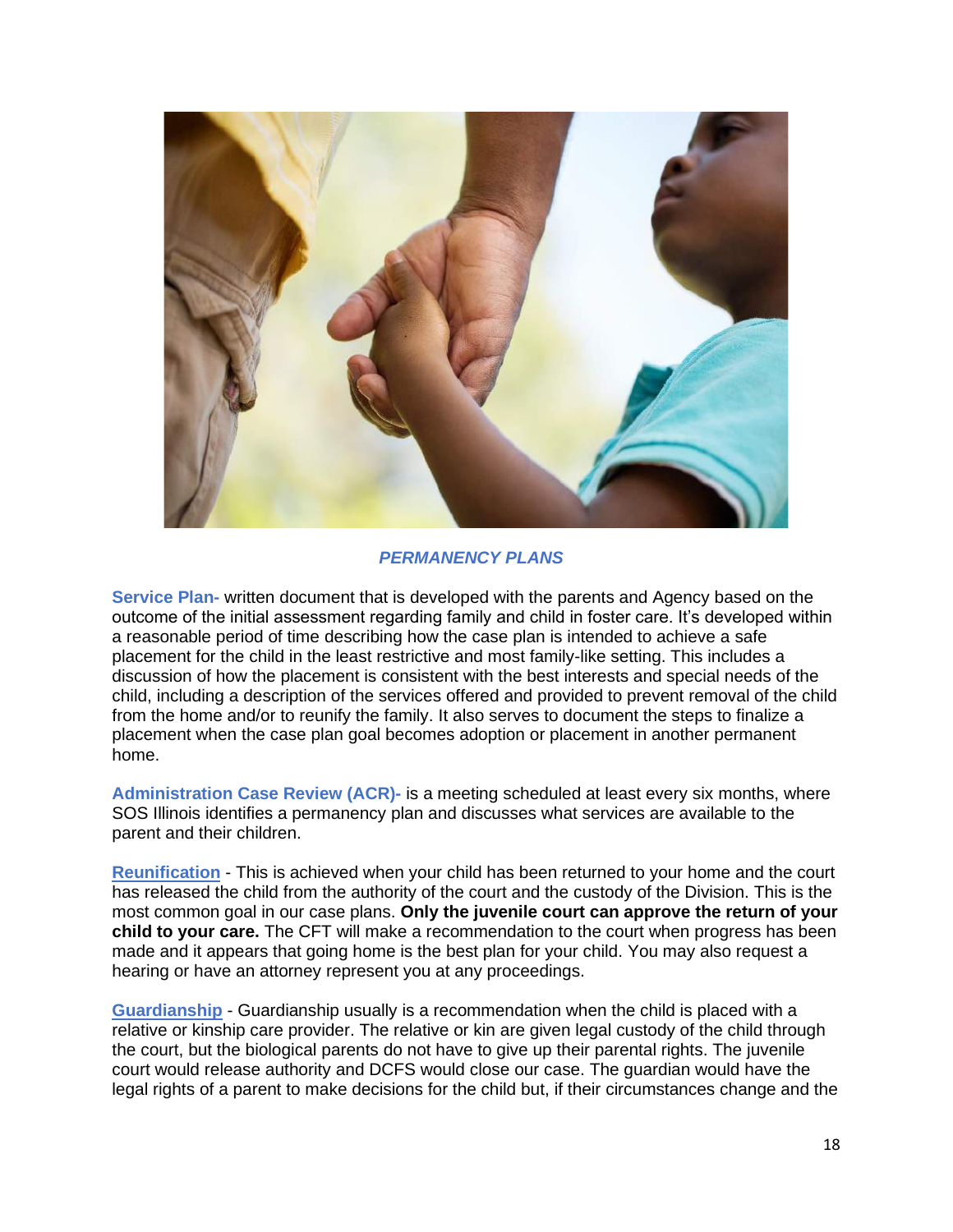biological parents believe they can adequately provide for their child, they can petition the court to regain custody of the child.

**Adoption** - This option requires the termination of parental rights. This should be chosen only when it is clear that the parents will not be able to adequately provide for the child's safety and guardianship is not an option. Once termination of parental rights has occurred, you would not have any legal relationship with or legal rights regarding your child. You would not be able to regain your parental rights to your child once termination has occurred.

**Placement with a fit and willing relative** - Relative placement does not preclude adoption or guardianship. If the child is with a relative who wishes to care for the child long-term, adoption and guardianship should still be explored as they offer more permanence for the child. Placement with a Fit and Willing Relative, without adoption or guardianship, is not a legally final permanency option. Therefore, the court must continue to hold annual permanency hearings until such time that the court enters a legally final permanency order (return to legal custody of parent, TPR and adoption or guardianship) or the child reaches age 21.

**Another Planned Permanent Living Arrangement (APPLA)** - Choosing this option is appropriate when there is a specific, long-term placement for the child and when the court finds compelling reasons exist which make the other permanency options unacceptable. According to Adoption and Safe Families Act (ASFA) regulations, examples of compelling reasons include when an older youth requests emancipation or when there is a significant bond, but the parent cannot care for the child due to disability.

**Concurrent Planning-** DCFS requires that a concurrent plan be discussed at each CFTM. The concurrent plan is a backup plan if the primary permanency plan cannot be achieved. For example, the primary plan may be for reunification, but the concurrent plan would be for guardianship with the relative care provider. What this would mean is that if at any point it became clear that the child would not be able to be returned home, the CFT would begin working toward guardianship. The concurrent plan does not mean that the DCFS or the CFT do not think that the child will be able to return home but if he/she cannot return home, there is a plan already in place for them. This is designed to keep children from remaining in the system too long and to help them achieve permanency as quickly as possible.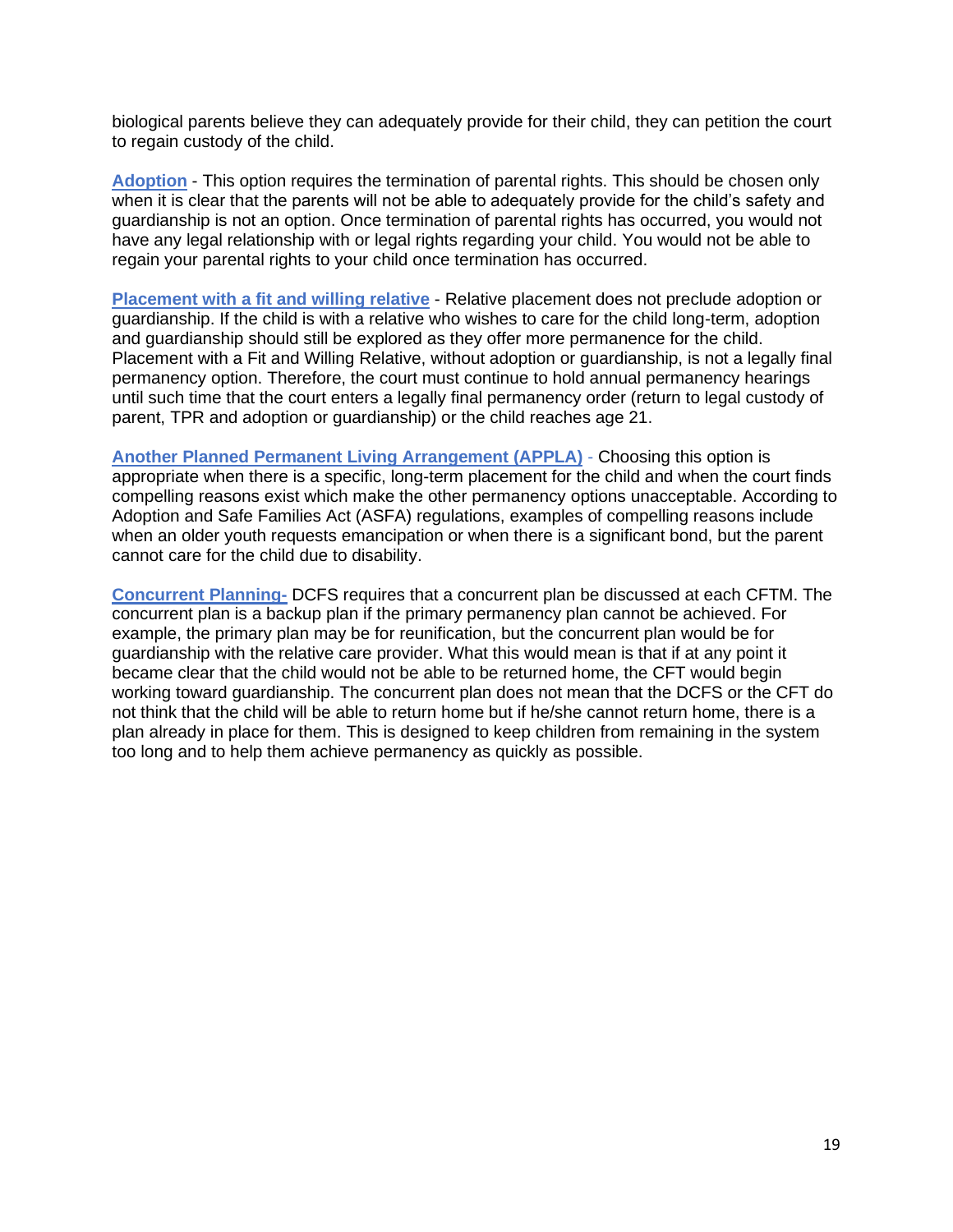

#### **ADOPTION AND SAFE FAMILIES ACT TIMELINES**

The Adoption and Safe Families Act (ASFA) is federal legislation that was passed in regard to child welfare. This act provides time frames for child welfare agencies to move children through the foster care system so they will not be living in foster care indefinitely.

ASFA requires the DCFS and the juvenile court to have hearings on the child at regular intervals. Hearings must be held every six months to review the permanency plan for the child.

ASFA also states that termination of parental rights (TPR) must be filed when a child has been in care for 15 out of the last 22 months. What this means is that if your child is in care for 15 continuous months, the court must file for TPR. It also means that if your child is in care for six months then returns home, but six months later returns to care, TPR would have to be filed after nine months in care.

The six months they were previously in care count toward the 15 months since it would be less than 22 months since your child first entered care.

The court can give permission to not file for TPR, but there are only a few specific reasons for not filing for termination that are allowed under ASFA. These are:

- *1. Family is making progress toward reunification, but the child cannot yet return home.*
- *2. The child is over age 13 and does not want his parent's parental rights terminated.*
- *3. The child's behavior is such that termination would not be in the child's best interest.*
- *4. The child is placed with relatives.*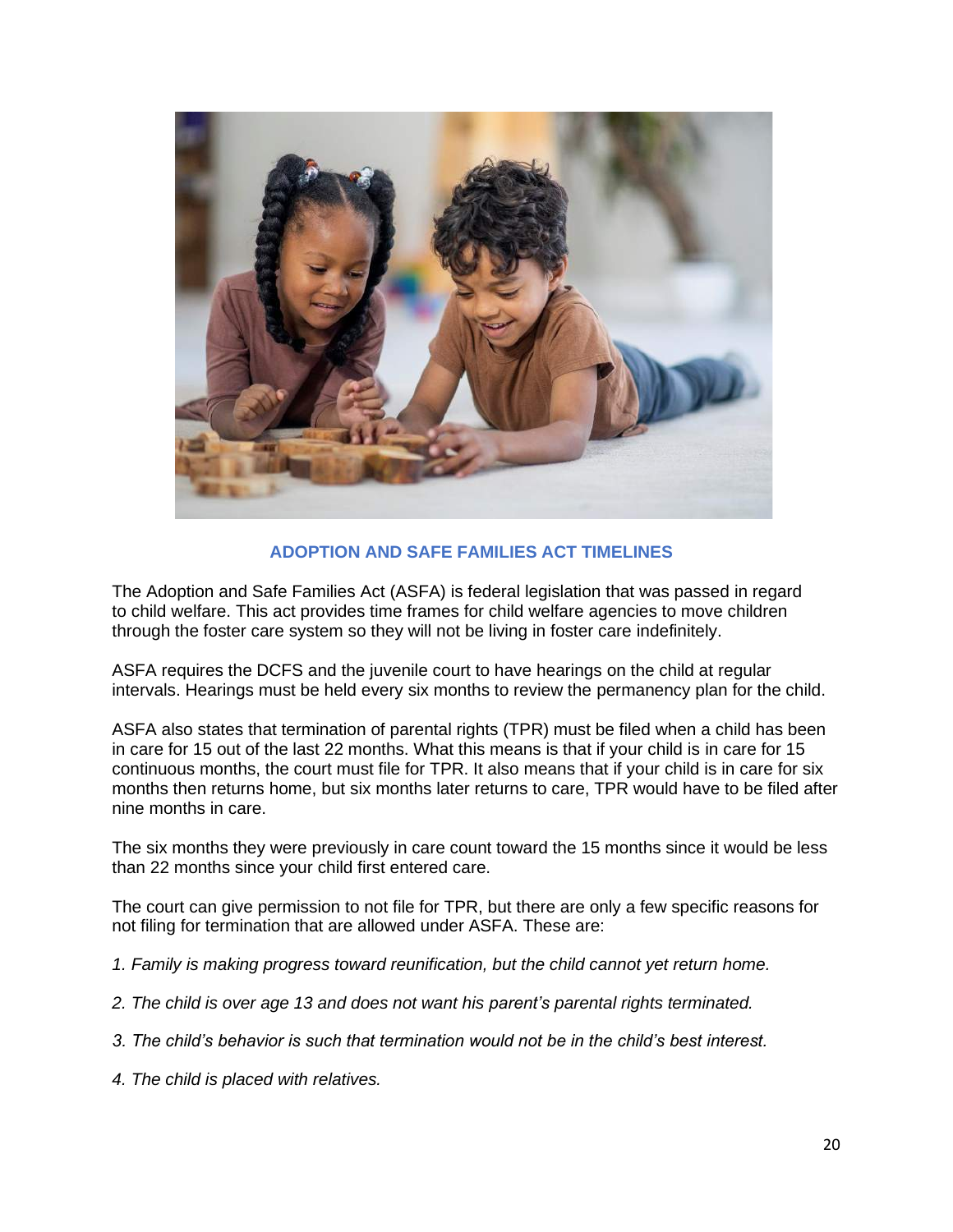Unless one of these compelling reasons is given to and accepted by the court, termination of parental rights will be filed with the court.

Filing of termination of parental rights does not mean that TPR will be granted. There must be a hearing to determine if TPR is justified in the case. It is also important to note that TPR may still be filed even if one of the compelling reasons exists.

For example, one child may be over age 13 and not want TPR to occur but the other siblings are under age 13 and it would not be in the best interest of the children to terminate parental rights on the younger siblings and not the oldest. Termination of parental rights is a legal ending to the parent/child relationship and any questions you have regarding this topic should be directed to your attorney.

Until a decision is made by the court to terminate parental rights or transfer custody through guardianship or adoption, DCFS is still required to prepare parents through services that include but are not limited to:

- education about legal rights and planning for participation in the legal process, when appropriate and desired discussion of plans for visitation/ family time that are in the best interest of the children
- education about the importance of permanency and stable homes,
- counseling and support to cope with voluntary or involuntary termination of parental rights, grief, separation, loss, and the lifelong implications of adoption
- education on issues related to confidentiality, search and reunion information and counseling on the continuum of openness in adoption, when desired
- discussion of changing roles and relationships in guardianships or in situations when the birth parents will have an ongoing relationship with the adoptive family
- planning for participation in the adoption process, when appropriate and desired
- planning for the immediate future and referral for needed services

All the recommended services above are intended to prepare parents for termination of parental rights and transfer of custody in the event the court makes a decision to terminate parental rights.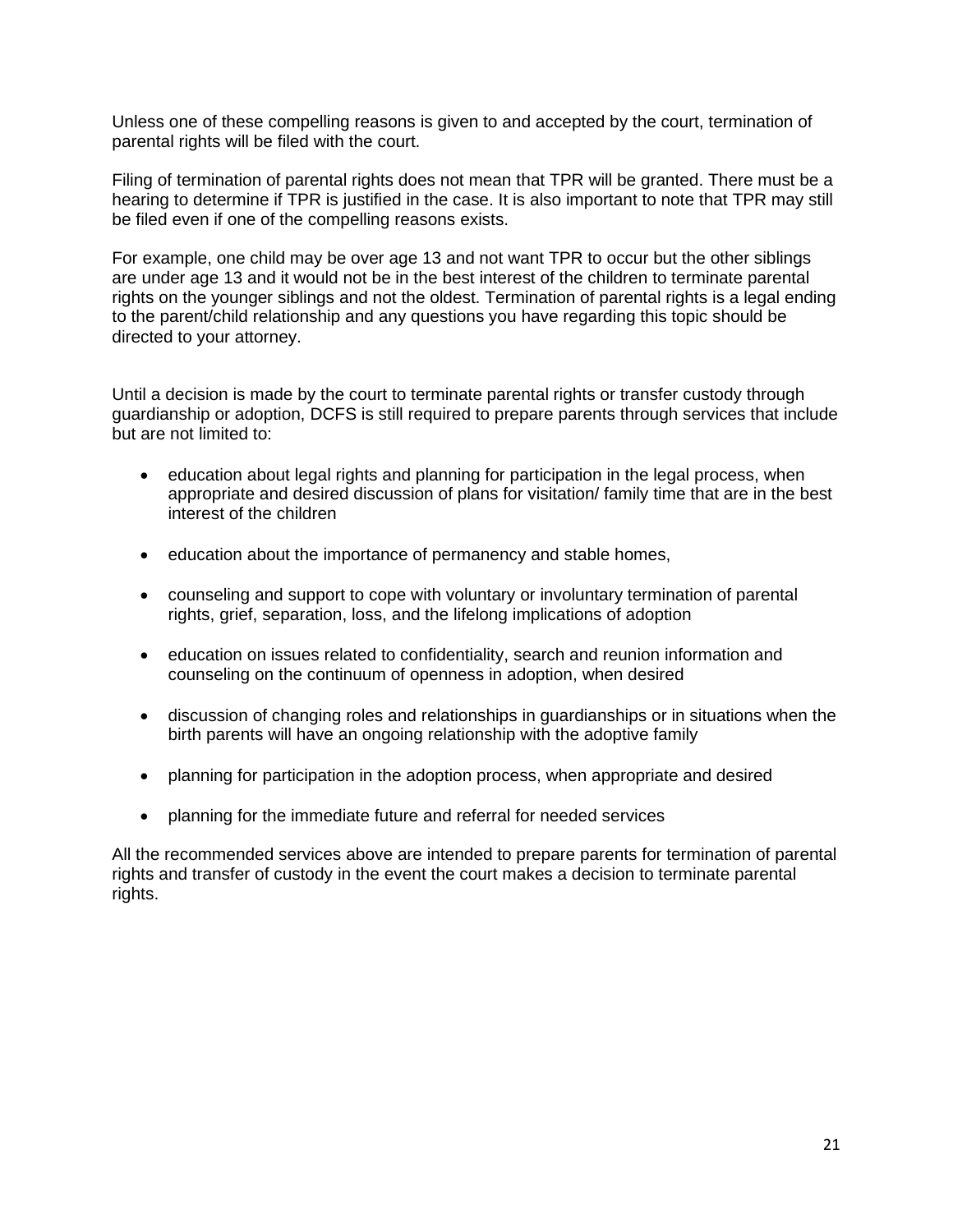#### **COURT INFORMATION**

The Juvenile Court is the final decision maker in all DCFS cases. The court removes children from their homes, approves the permanency plans and visitation schedules, and decides if a child returns home or if termination of parental rights will be granted. The court is a vital component of your child's life, as well as yours once your child enters care. It is important to know when and why you will be in court as well as how to dress and conduct yourself in the courtroom.

#### **HEARING TYPES AND TIME FRAMES**

**Protective Custody** – this hearing is held within 72 hours (about 3 days) of your child being taken into care. This hearing is to decide if the emergency removal of the children from your home was appropriate and if the children should continue in the temporary custody of DCFS.

**Adjudication Hearing** – this hearing is held within 30-60 days (about 2 months) of your child entering care and is an evidentiary hearing on whether the allegations which led to the removal of the child are true. The adjudicatory hearing determines if the children will be placed in the legal custody of DCFS and will no longer be in temporary custody.

**Dispositional Hearing** – this hearing may be held immediately following adjudication but must be held within 90 days (subject to the court's calendar) of the child's removal from the home. This hearing is to determine the permanency plan for the child.

**Dispositional Review Hearing** – this hearing should be held within 90 days of the Dispositional Hearing and may be held as often as needed to determine the appropriate permanency plan for the child. These are not held once the Permanency Hearing has been held.

**Permanency Hearing** – this hearing must be held within 12 months of the child entering care. This hearing determines the permanency plan for the child and if DCFS has made reasonable efforts to finalize this permanency plan. This hearing must be held annually.

**Permanency Review Hearing** – this hearing may be held as often as is necessary but must be held at least every 6 months following the permanency hearing. The purpose of this hearing is to determine if the permanency plan in place is the most appropriate option for the child and whether DCFS has made reasonable efforts to finalize the plan.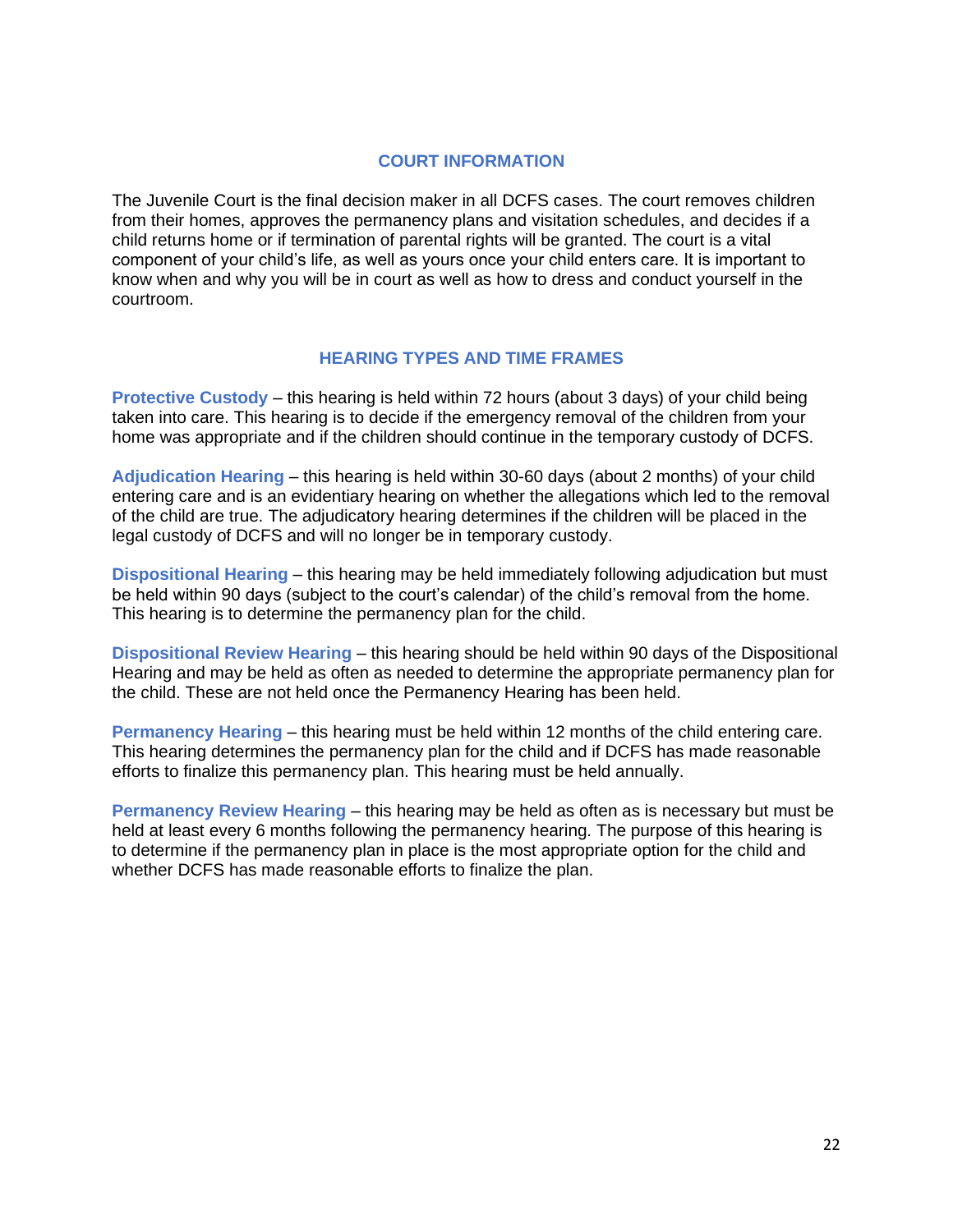

#### **ETIQUETTE AND DRESS**

Court is a formal hearing to address your child's custody and case plan. It is important that you dress and behave accordingly. It is strongly suggested that you wear dress clothes. These do not have to be formal such as a business suit or dresses. However, business casual wear should be considered. You should wear your good clothes, as jeans and sweatpants are not appropriate clothing and should not be worn to court.

Your appearance plays a role in how you are perceived by the court.

It is important to be respectful of the judge or commissioner hearing your case as well as other parties in your case. You can disagree with what is said but use your attorney to express your objections and/or disagreements. There is a protocol to follow in each hearing however, what the protocol will be is dependent upon the type of hearing scheduled and the judge presiding over the hearing. Talk to your attorney or case manager regarding what to expect in your hearing before going to court.

It is important that you maintain contact with your attorney during your involvement with the Juvenile Court. It is important that you share what you are doing with them so they can present this information to the court. It is their job to make sure that your rights are protected in the court proceedings, but they cannot do that if they cannot locate you or do not know what you are doing.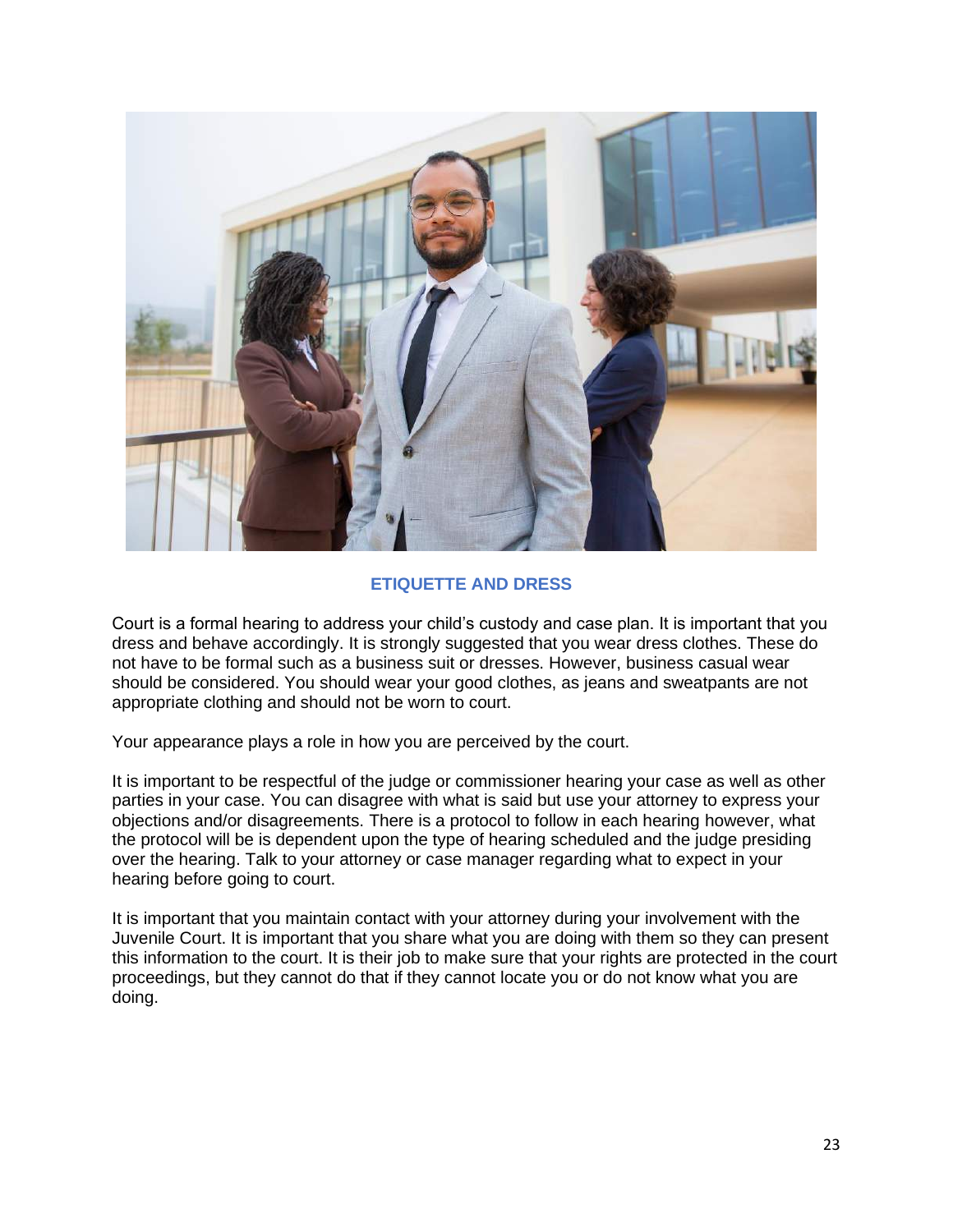#### **PARENTS RIGHTS AND RESPONSIBILITIES**

Even though the decision was made to place your child(ren) in out of home care, you as parent(s) still have rights and responsibilities to your child(ren):

- You have an obligation to financially support your child(ren) which may include payment of child support.
- You have the right to be consulted on all decisions involving your child, including major medical services, entrance into the military, etc. The juvenile court has the final approval for all decisions made on behalf of your child(ren). Emergency medical conditions may require action prior to contact with you but you will be notified of any medical concerns regarding your child.
- You also have the right to be represented by an attorney. If you cannot afford one, you may request that the court appoint one for you. Although most court hearings are initiated by the juvenile officer, you, too may request a hearing be held in juvenile court.
- You have a responsibility to maintain contact with your child.
- You have a right to information and records about your child.
- You also continue to have the right to determine the religious practice of your child.
- You have the right to receive proper legal notice in court actions involving your child and to attend all court proceedings; and,
- You have a right to a review of the records and information that we have on your family. Within ten (10) days of the protective custody hearing or within fourteen (14) days of the filing of the petition or motion to modify, SOS Illinois, DCFS, and the Juvenile Officer must allow for certain records to be made available to all 21 parties. Your Children's Services worker can tell you how to arrange a review of the records.
- You have the right to be informed of services available to you under the Indian Child Welfare Act (ICWA) of 1978. If you believe you are of Native American heritage and are entitled to those provisions, notify your Child Welfare Worker. Your CSW will apply any ICWA requirements when providing services.
- You have a right to referral for services based upon need.

More information on your rights is available in the Know Your Rights Brochure which should be included in your packet of information.

If you have any issue or concern with your case, there is a process to be utilized in resolving this. You should begin by discussing your concern with your case manager. If this does not resolve the issue, you can ask to speak to the case manager's supervisor. Further avenues for assistance would include the Circuit Manager, then the Regional Office, and then Central Office. Your concern should be resolved by utilizing the process outlined.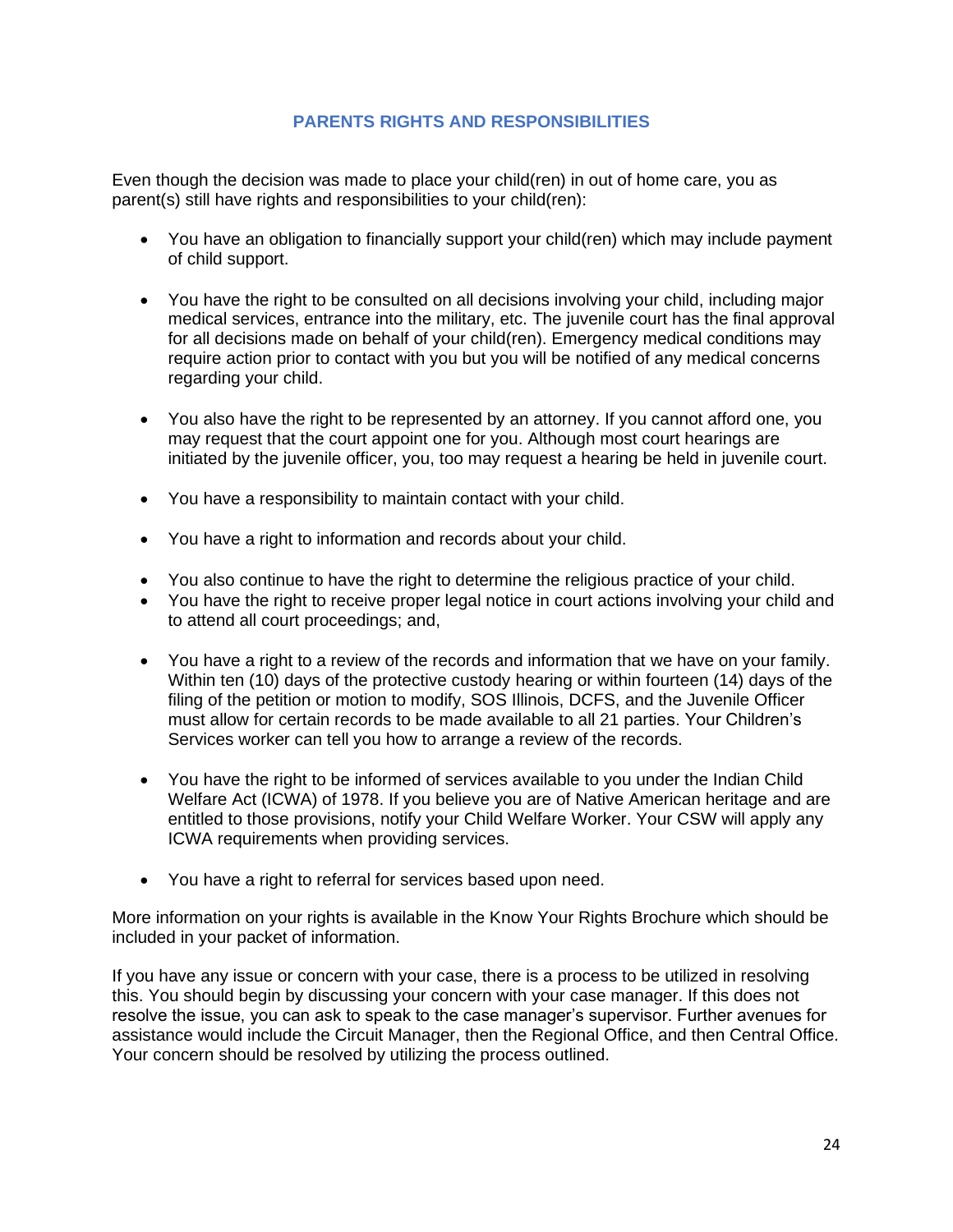#### **VISITATION**

Visits between you and your child(ren) and other family members will be arranged on a regular schedule. It is important for both you and your child(ren) that visits take place as planned. Depending on the situation, visits may take place in your home, in the Foster Parent's home, in the SOS Illinois office, or another place agreeable to everyone. Arrangements as to time and place will be mutually agreed to by you and your child(ren's) Child Welfare Worker. The visitation plan for you and your child(ren) will be developed by the Child Family Team and updated at the CFT meetings.

Many times, visitation begins by being supervised. This means that your Child Welfare Worker or another person agreed upon by the Child and Family Team will be present during your visit with your child. This is done to assure the safety of the child and the appropriateness of the interaction between you and your child(ren). This visit can occur at your home, the SOS Illinois offices, or at another agreed upon location. However, all interaction with your child must be supervised during the visit.

This means that you cannot take your child to the restroom without the visit supervisor coming with you. It also means that your conversations must be loud enough for the visit supervisor to hear what is being said – no whispering or writing notes during the visit. Your Child Welfare Worker will explain the visit rules and requirements.

Even though your visit may be supervised, does not mean that you and your child(ren) cannot have an enjoyable time. Parents are encouraged to bring games, toys, books, etc., to visits to share with their children. This is your time to spend with your child and for the Child Welfare Worker to observe that interaction. It is through this observation that your worker will be able to recommend moving to less restrictive visitation.

Remember that visits are about you and your child(ren), not about the court hearings, team meetings or case plan. If you have questions about your case and want to talk to your Child Welfare Worker about these items, schedule to meet with them at a different time to do this. Do not bring these up during your visit with your child as it takes away from the time you have together.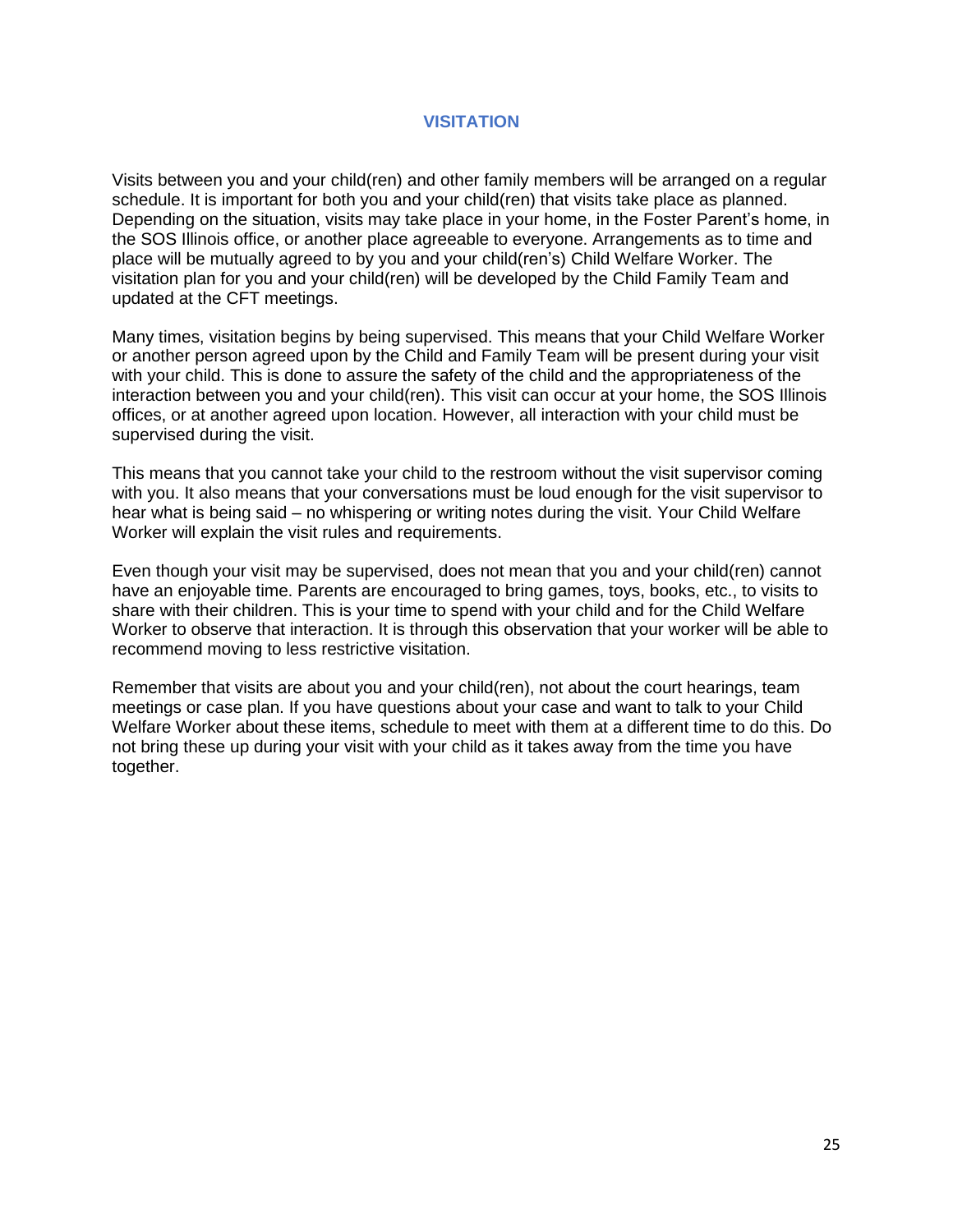#### **CHILDREN'S RIGHTS AND RESPONSIBILITIES**

Your child has rights while in foster care. These include:

- Adequate and appropriate food, clothing, and housing.
- Protection and Safety.
- Medical diagnosis and treatment.
- Education.
- Emotional Security.
- To have a permanent home.

• To be placed in the same setting as his/her sibling(s), whenever possible, if the sibling(s) is also being placed outside the home.

- To maintain contact with siblings, if not placed together.
- To have visits with their parent(s); and

• To participate in his/her case planning when appropriate to the child's age and ability; Your child also has responsibilities while in out of home care. These include:

• To participate with the assigned worker and care provider in developing rules and guidelines and to follow them.

• To attend school according to the provisions of the law.

• To participate in the development of the visitation plan and to behave responsibly during visits.

- To take part in developing a permanent plan and to commit to that plan.
- To participate in permanency planning reviews.
- To cooperate in keeping scheduled appointments and to follow any prescribed treatment.

• To act in a responsible and appropriate manner while participating in school, religious, cultural and neighborhood activities; and

• To openly discuss current problems with the worker.

I/We have received the Handbook for Parents of Children in Alternative Care. A SOSCV Child Welfare Worker has reviewed the material with me/us, and I/we understand that I/we may contact my/our Children's Services Worker with any questions regarding the content.

| Parent/Guardian | Date: |
|-----------------|-------|
|                 |       |
| Parent/Guardian | Date: |